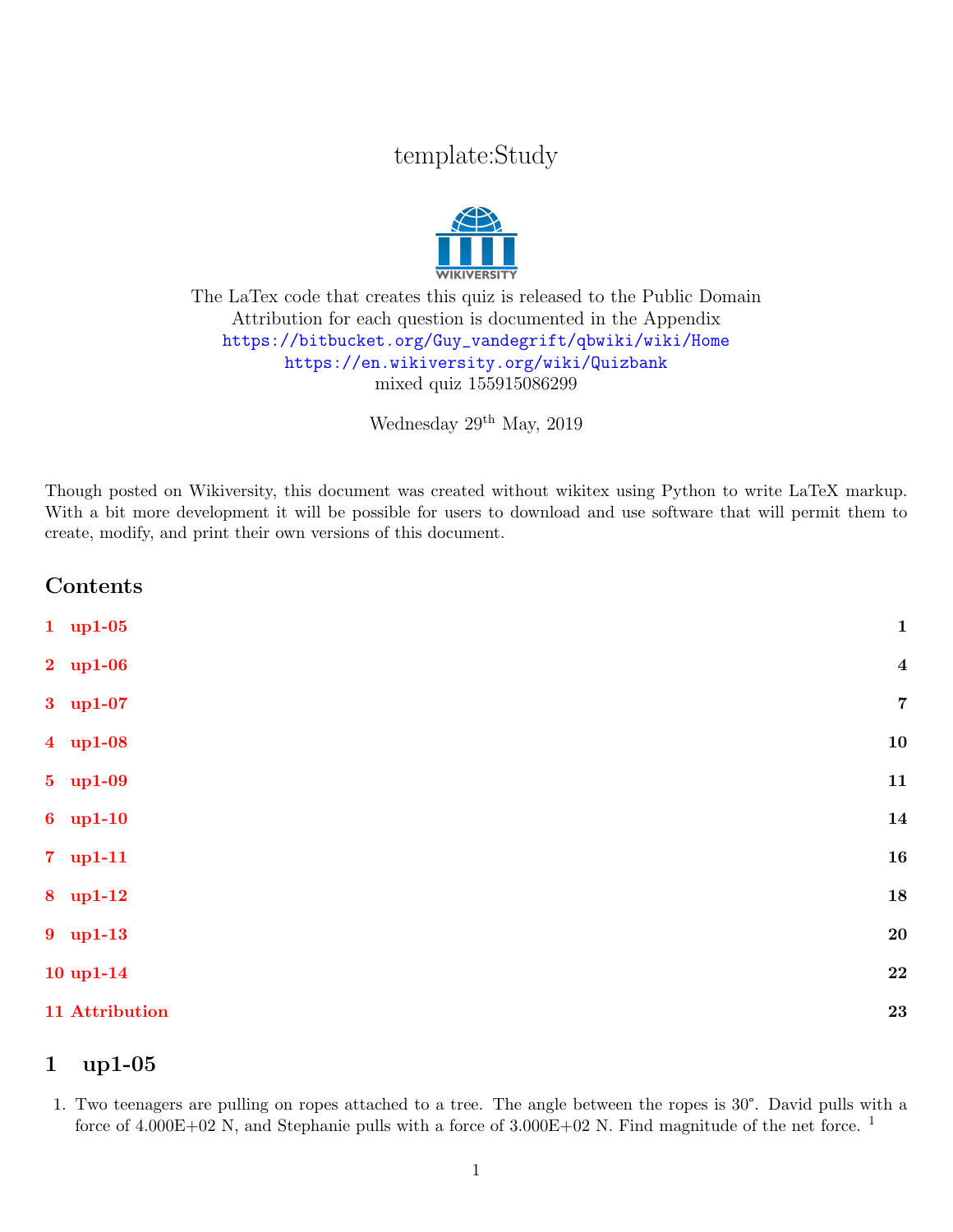- A. 6.27E+02 N
- B. 6.77E+02 N
- C. 7.31E+02 N
- D. 7.89E+02 N
- E. 8.52E+02 N
- 2. Two teenagers are pulling on ropes attached to a tree. The angle between the ropes is 30°. David pulls with a force of 4.000E+02 N, and Stephanie pulls with a force of 3.000E+02 N. What angle does the net force make with David's rope? <sup>2</sup>
	- A. 9.41E+00 degrees
	- B. 1.02E+01 degrees
	- C. 1.10E+01 degrees
	- D. 1.19E+01 degrees

#### E. 1.28E+01 degrees

- 3. Two teenagers are pulling on ropes attached to a tree. The angle between the ropes is 30°. David pulls with a force of 4.000E+02 N, and Stephanie pulls with a force of 3.000E+02 N. What angle does the net force make with Stephanie's rope? <sup>3</sup>
	- A. 1.36E+01 degrees
	- B. 1.47E+01 degrees
	- C. 1.59E+01 degrees
	- D. 1.72E+01 degrees
	- E. 1.86E+01 degrees
- 4. A powerful motorcycle can produce an acceleration of 3.5  $m/s^2$  while travelling at 90 km/h. At that speed, the forces resisting motion (e.g. friction and air drag) total 4.000E+02 N. What is the magnitude of the force that motorcycle exert backward on the ground to produce its acceleration if the mass of the motorcycle with rider is  $2.450E+02kg$ ?<sup>4</sup>
	- A. 9.24E+02 N
	- B. 9.98E+02 N
	- C. 1.08E+03 N
	- D. 1.16E+03 N
	- E.  $1.26E+03$  N
- 5. An object of mass 5 kg experiences an upward force of 4 N, as well as two horizontal forces of magnitude 10 N in the positive direction, and 2 N in the opposite (horizontal) direction. What is the magnitude of the object's acceleration? <sup>5</sup>
	- A.  $1.66E+00 \text{ m/s}^2$
	- B. 1.79 $E+00$  m/s<sup>2</sup>
	- C.  $1.93E+00 \text{ m/s}^2$
	- D. 2.09E+00 m/s<sup>2</sup>
	- E.  $2.25E+00$  m/s<sup>2</sup>
- 6. An object of mass 5 kg experiences an upward force of 4 N, as well as two horizontal forces of magnitude 10 N in the positive direction, and 2 N in the opposite (horizontal) direction. What angle does the object's acceleration make above the horizontal? <sup>6</sup>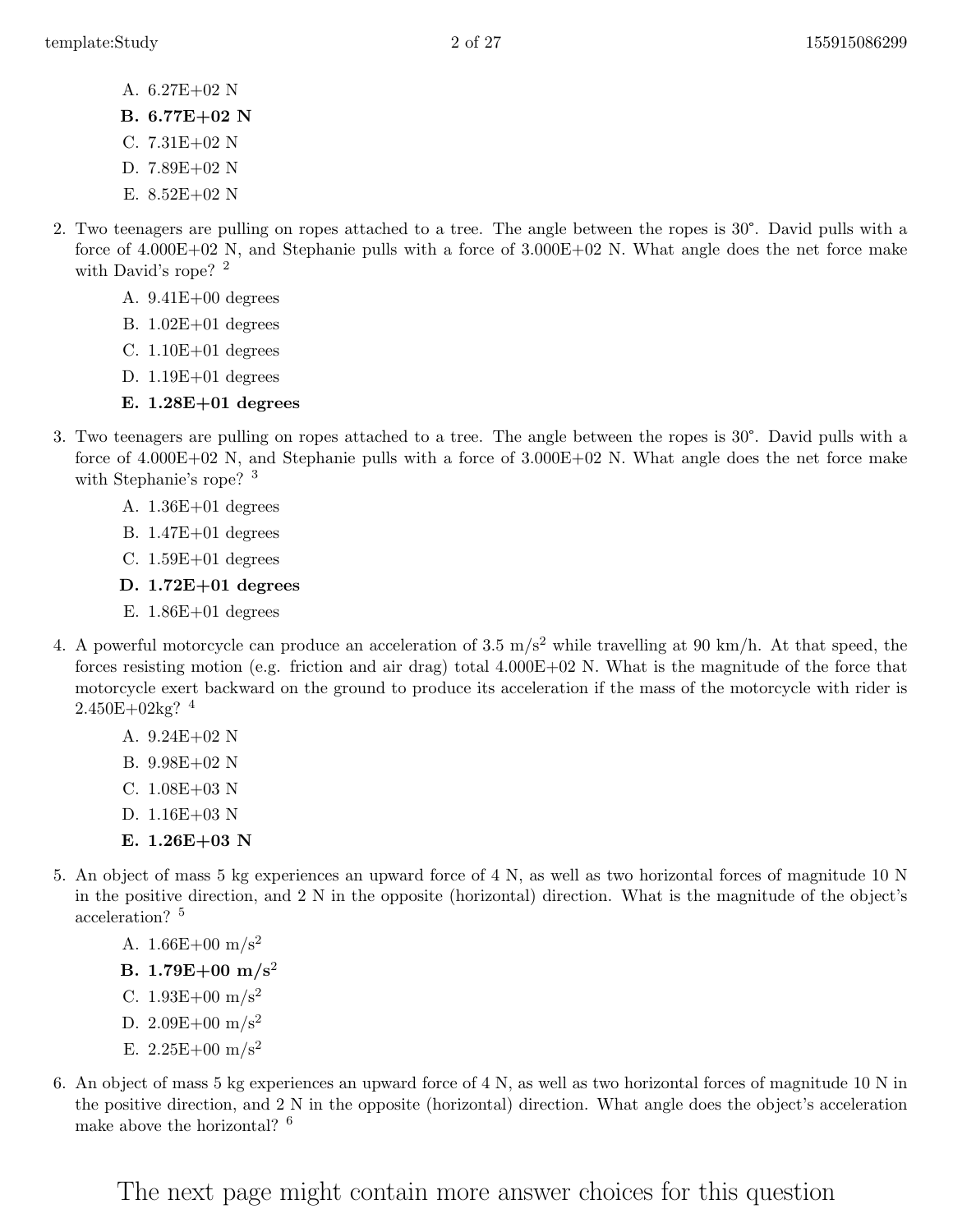- A. 1.58E+01 degrees
- B. 1.71E+01 degrees
- C. 1.84E+01 degrees
- D. 1.99E+01 degrees
- E. 2.15E+01 degrees
- 7. A baseball catcher is performing a stunt for a television commercial. He will catch a baseball (mass 145 g) dropped from a height of 60 m above his glove. His glove stops the ball in1.000E-02 s. What is the force exerted by his glove on the ball? <sup>7</sup>
	- A. 3.65E+02 N
	- B. 3.95E+02 N
	- C. 4.26E+02 N
	- D. 4.60E+02 N
	- E.  $4.97E+02$  N
- 8. Two forces of 25 and 45N act on an object. Their directions differ by 70◦ . The resulting acceleration has a magnitude of 10  $m/s^2$ . What is the object's mass? <sup>8</sup>
	- A. 4.64E+00 kg
	- B. 5.01E+00 kg
	- C. 5.41E+00 kg
	- D. 5.85E+00 kg
	- E.  $6.32E + 00 \text{ kg}$
- 9. Find the magnitude of the net force if the mass of the car is 1.050E+03 kg, the intial speed is 40 km/hr, and the stopping distance is 25 m.  $9$ 
	- A. 2.40E+03 N
	- B. 2.59E+03 N
	- C. 2.80E+03 N
	- D. 3.02E+03 N
	- E. 3.27E+03 N
- 10. Two forces are applied to a 5-kg object, and it accelerates at a rate of  $2m/s^2$  in the positive y-direction. If one of the forces acts in the positive x-direction with magnitude12 N, find the magnitude of the other force. <sup>10</sup>
	- A. 1.56E+01 N
	- B. 1.69E+01 N
	- C. 1.82E+01 N
	- D. 1.97E+01 N
	- E. 2.13E+01 N
- 11. Suppose you are viewing a soccer game a helicopter above the playing field. Two soccer players simultaneously kick a stationary soccer ball on the flat field; the soccer ball has mass 0.42-kg. The first player kicks with force  $1.620E+02$  N at  $9°$  north of west. At the same instant, the second player kicks with force 2.150E+02 N at  $15°$ east of south. Find the magnitude of the acceleration. <sup>11</sup>
	- A.  $4.29E+02 \frac{m}{s^2}$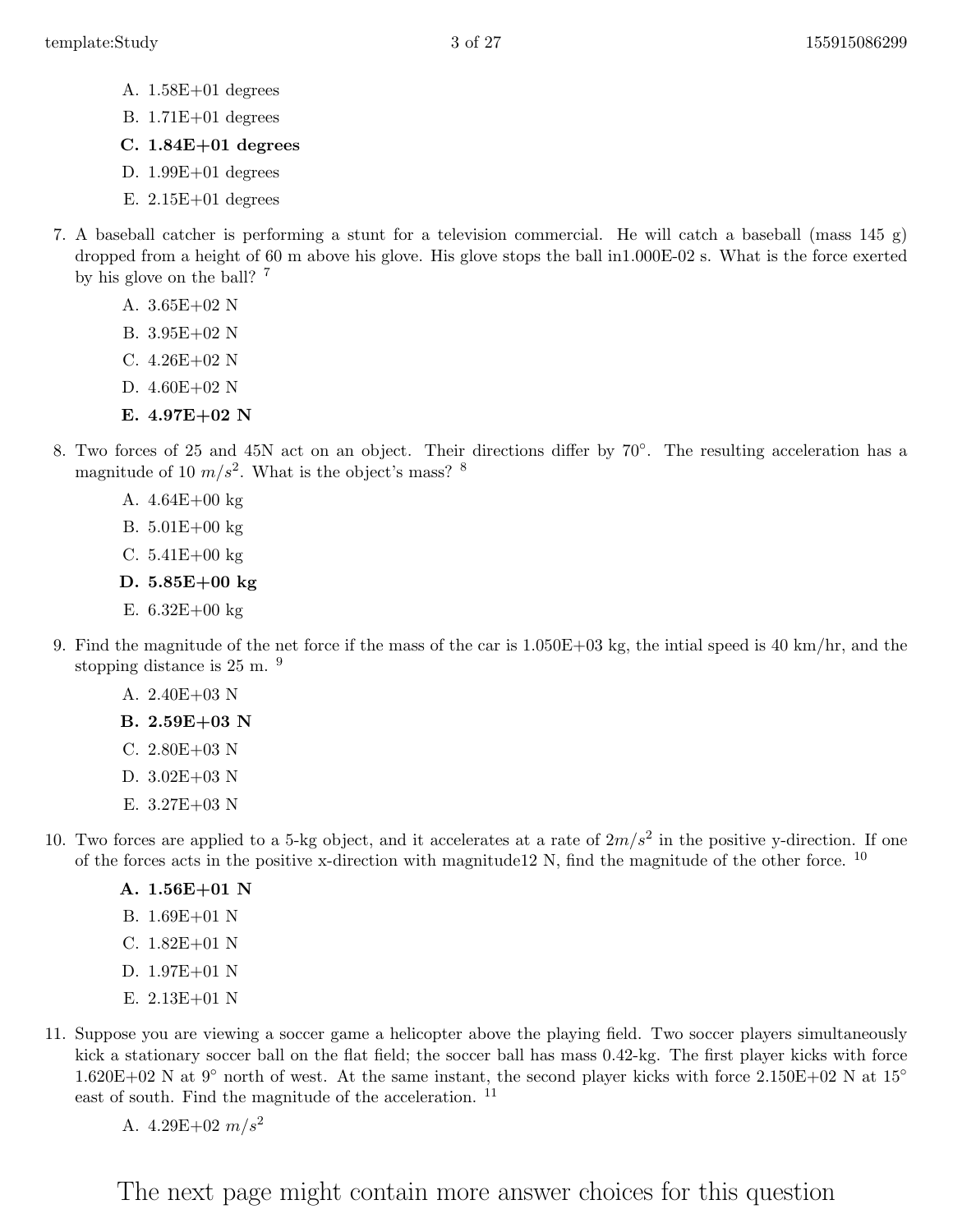- B.  $4.63E+02 \frac{m}{s^2}$
- C. 5.00E+02  $m/s^2$
- D. 5.40E+02  $m/s^2$
- E.  $5.83E+02 \ m/s^2$
- 12. A 0.0502-kg pair of fuzzy dice is attached to the rearview mirror of a car by a short string. The car accelerates at constant rate, and the dice hang at an angle of  $3.2^\circ$  from the vertical because of the cars acceleration. What is the magnitude of the acceleration of the car?  $12$ 
	- A. 4.03E-01  $m/s^2$
	- B. 4.35E-01  $m/s^2$
	- C. 4.70E-01  $m/s^2$
	- D. 5.07E-01  $m/s^2$
	- E. 5.48E-01  $m/s^2$

13. An object is acted on by three simultaneous forces:  $\vec{F}_1 = \left(-3\hat{i} + 2\hat{j}\right)N$ ,  $\vec{F}_2 = \left(6\hat{i} + -4\hat{j}\right)N$ ,  $\vec{F}_3 = \left(2\hat{i} + 5\hat{j}\right)N$ . The object experiences acceleration of 4.23  $m/s^2$ . Find the mass of the object. <sup>13</sup>

- A. 5.32E+01 kg
- B. 5.74E+01 kg
- C. 6.20E+01 kg
- D. 6.70E+01 kg
- E. 7.24E+01 kg
- 14. A drone is being directed across a frictionless ice-covered lake. The mass of the drone is 1.5-kg, and its velocity is  $3\hat{i}m/s$ . After 10 s, the velocity is  $9\hat{i} + 4\hat{j}m/s$ . If a constant force is causing this change in motion, find the magnitude of the force (assume a force directed in the xy plane.) <sup>14</sup>
	- A. 5.30E-01  $kg \cdot m/s^2$ B. 5.72E-01  $kg \cdot m/s^2$ C. 6.18E-01  $kg \cdot m/s^2$
	- D. 6.68E-01  $kg \cdot m/s^2$
	- **E.** 7.21**E-01**  $kg \cdot m/s^2$

#### <span id="page-3-0"></span>2 up1-06

- 1. A 30-kg girl in a swing is pushed to one side and held at rest by a horizontal force  $\vec{F}$  so that the swing ropes are 30◦ with respect to the vertical. Calculate the tension in each of the two ropes supporting the swing under these conditions. <sup>15</sup>
	- A. 1.70E+02 N
	- B. 1.84E+02 N
	- C. 1.98E+02 N
	- D. 2.14E+02 N
	- E. 2.31E+02 N
- 2. A 30-kg girl in a swing is pushed to one side and held at rest by a horizontal force  $\vec{F}$  so that the swing ropes are  $30°$  with respect to the vertical. Calculate the  $||\vec{F}||$  under these conditions. <sup>16</sup>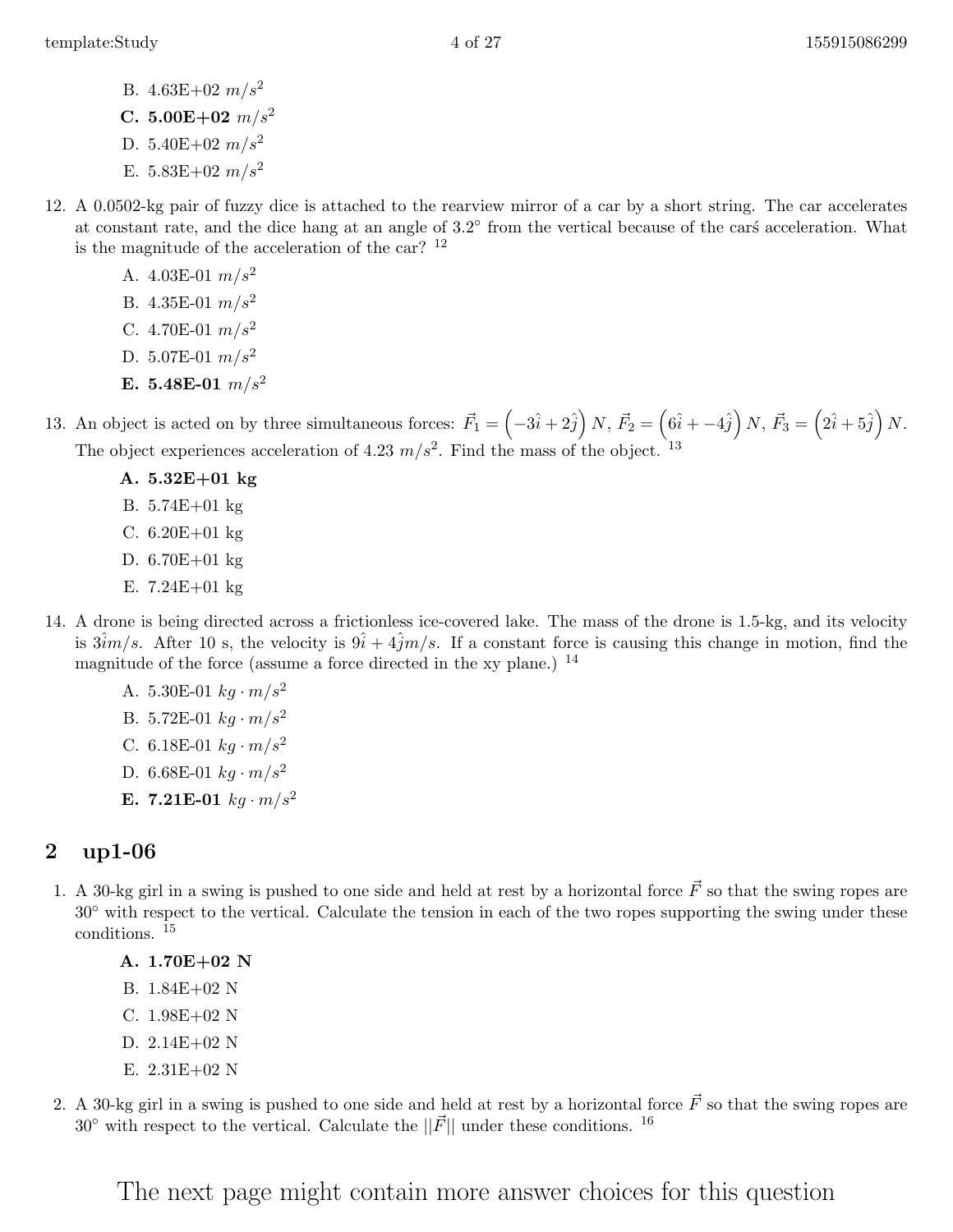- A. 1.35E+02 N
- B. 1.46E+02 N
- C. 1.57E+02 N
- D. 1.70E+02 N
- E. 1.84E+02 N
- 3. Three forces act on an object, considered to be a particle, which moves with constant velocity  $\vec{v} = (3\hat{i} 2\hat{j}) m/s$ . Two of the forces are  $(3\hat{i} + 5\hat{j} - 6\hat{k})N$  and  $(4\hat{i} - 7\hat{j} + 2\hat{k})N$ . Find the z component of the third force. <sup>17</sup>
	- A. 4.00E+00 N
	- B. 5.00E+00 N
	- C.  $6.00E+00$  N
	- D. 7.00E+00 N
	- E. 8.00E+00 N
- 4. A 35-kg dolphin decreases from  $12 \text{ m/s}$  to  $7.5 \text{ m/s}$  in 2.3 s to join another dolphin in play. What was the magnitude of the average force exerted to slow the first dolpin if it was moving horizontally? (The gravitational force is balanced by the buoyant force of the water.) <sup>18</sup>
	- A. 5.87E+01 N
	- B. 6.34E+01 N
	- C. 6.85E+01 N
	- D. 7.40E+01 N
	- E. 7.99E+01 N
- 5. A large rocket has a mass of 2.000E+06-kg at takeoff, and its engines produce a thrust of 3.500E+07 N. How long does it take to reach a velocity of  $1.200E+02 \text{ km/h}$  straight up, assuming constant mass and thrust? <sup>19</sup>
	- A. 3.44E+00 s
	- B. 3.71E+00 s
	- C.  $4.01E + 00 s$
	- D. 4.33E+00 s
	- E. 4.68E+00 s
- 6. A 2.5-kg fireworks shell is fired straight up from a mortar at an initial speed that would reach a height of 1.100E+02 m if air resistance is neglected (not a reasonable assumption here.) If the mortar itself is a tube of 0.45 long, what is the ratio of the average force on the shell to the shell's weight?  $^{20}$ 
	- A. 1.93E+02
	- B. 2.08E+02
	- C. 2.25E+02
	- D. 2.43E+02
	- E. 2.62E+02
- 7. An elevator filled with passengers has a mass of 1.700E+03-kg. The elevator is going up at a constant velocity of 1.2 m/s when it begins to slow down at a rate of  $0.6m/s^2$  for 8.5 s. What is the tension in the cable after the elevator begins to slow down? <sup>21</sup>
	- A. 1.44E+04 N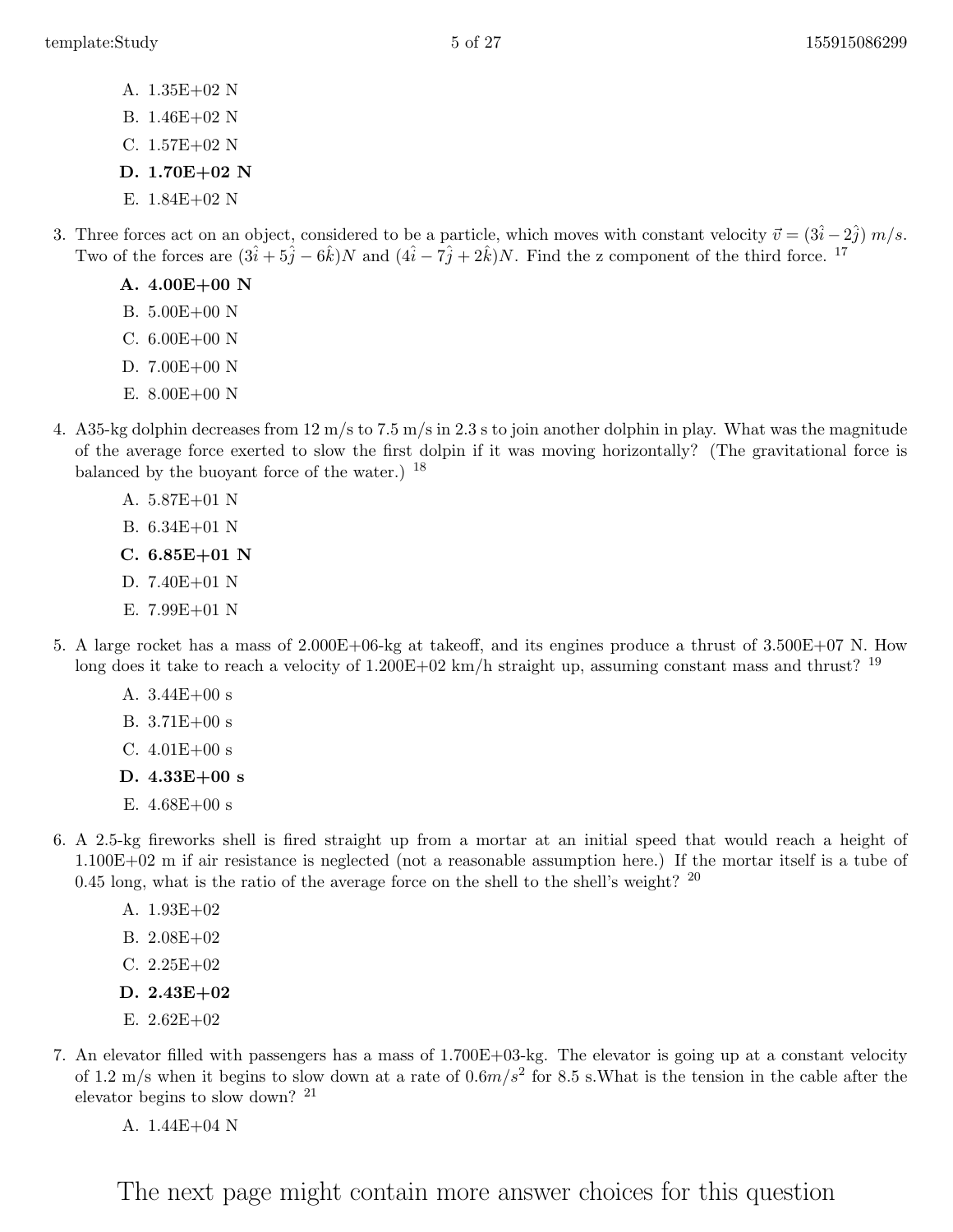- B. 1.56E+04 N
- C. 1.68E+04 N
- D. 1.82E+04 N
- E. 1.97E+04 N
- 8. An elevator filled with passengers has a mass of 1.700E+03-kg. The elevator begins to rise with an acceleration of  $1.2m/s^2$  for 8.5 s. What is the tension in the cable 6.07 s after the elevator begins to move? <sup>22</sup>
	- A. 1.56E+04 N
	- B. 1.68E+04 N
	- C. 1.82E+04 N
	- D. 1.97E+04 N
	- E.  $2.12E+04$  N
- 9. A student' backpack, full of textbooks, is hung from a spring scale attached to the ceiling of an elevator. When the elevator is accelerating downward at 3.8  $m/s^2$ , the scale reads 60 N. What is the mass of the backpack? <sup>23</sup>
	- A. 7.94E+00 kg
	- B. 8.57E+00 kg
	- C.  $9.26E + 00 kg$
	- D. 1.00E+01 kg
	- E. 1.08E+01 kg
- 10. A roller coaster starts from rest at the top of a track 30-m long and inclined at 20◦ to the horizontal. How much time esapses before it reaches the bottom of the track if friction can be ignored? <sup>24</sup>
	- A.  $4.23E+00 s$
	- B. 4.57E+00 s
	- C.  $4.93E+00 s$
	- D. 5.33E+00 s
	- E.  $5.75E+00 s$



Two blocks are connected by a massless rope as shown above. The mass of the block on the table is 4-kg and the hanging mass is 1-kg. The table an pulley are frictionless. Find the acceleration of the system. <sup>25</sup>

- A. 1.96E+00  $m/s^2$
- B. 2.12E+00  $m/s^2$
- C. 2.29E+00  $m/s^2$
- D. 2.47E+00  $m/s^2$
- E. 2.67E+00  $m/s^2$



Two blocks are connected by a massless rope as shown above. The mass of the block on the table is 4-kg and the hanging mass is 1-kg. The table an pulley are frictionless. Find the tension in the rope. <sup>26</sup>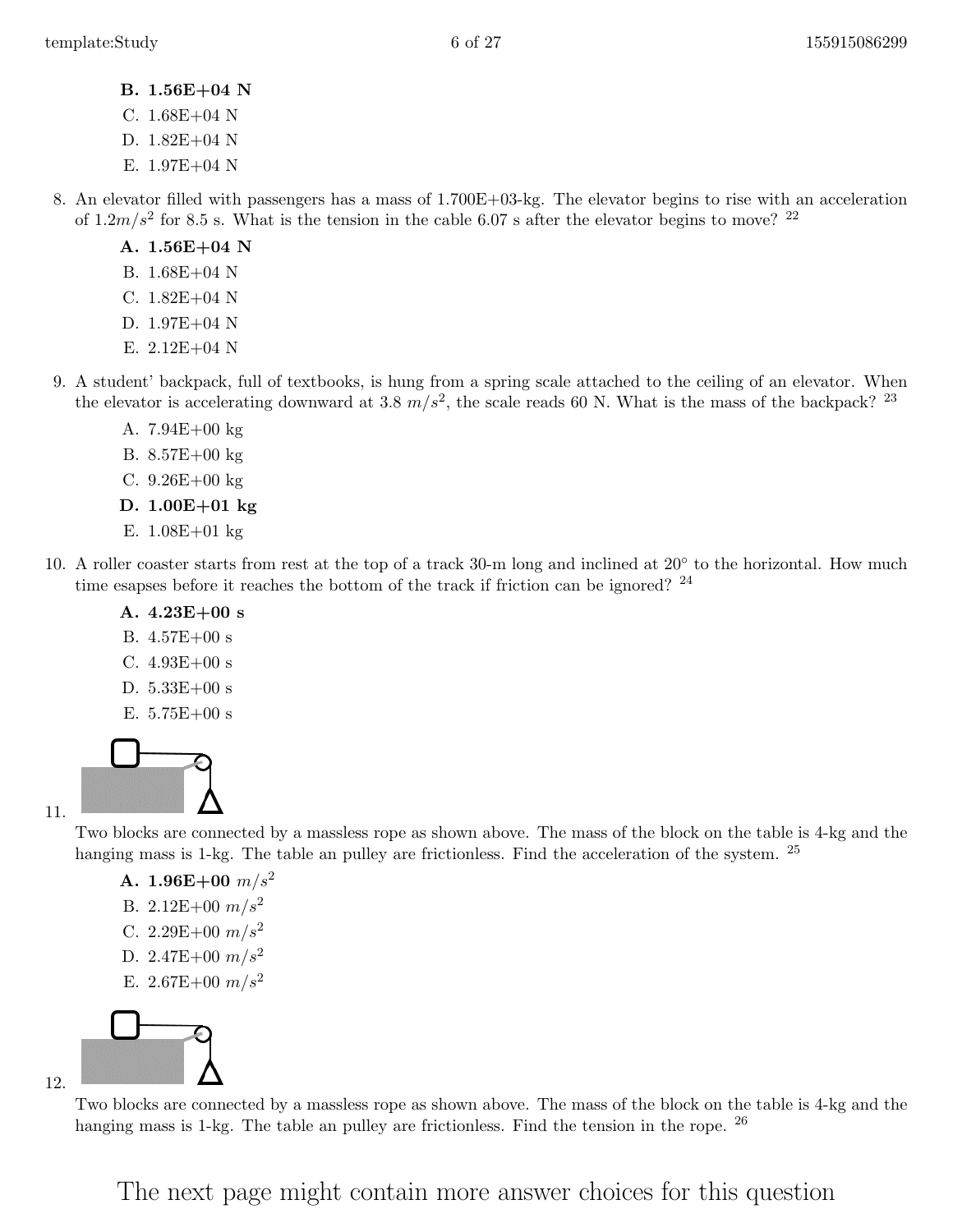- A. 6.22E+00 N
- B. 6.72E+00 N
- C. 7.26E+00 N
- D. 7.84E+00 N
- E. 8.47E+00 N



Two blocks are connected by a massless rope as shown above. The mass of the block on the table is 4-kg and the hanging mass is 1-kg. The table an pulley are frictionless. Find the speed with which the haning mass hits the floor if it starts from rest and is intially located 1 m from the floor  $27$ 

A.  $1.98E+00$  m/s

- B. 2.14 $E+00$   $m/s$
- C.  $2.31E+00 \frac{m}{s}$
- D. 2.49 $E+00$   $m/s$
- E. 2.69E+00  $m/s$

## <span id="page-6-0"></span>3 up1-07

- 1. How much work does a supermarker checkout attendant do on a can of soup he pushes 0.6-m horizontally with a force of 5.0-N? <sup>28</sup>
	- A. 2.78E+00 J
	- B. 3.00E+00 J
	- C. 3.24E+00 J
	- D. 3.50E+00 J
	- E. 3.78E+00 J
- 2. Calculate the work done on a 1.500E+03-kg elevator car by its cable to lift it 40.0-m at constant speed, assuming friction averages  $1.000E+02-N$ . <sup>29</sup>
	- A. 3.70E+03 J
	- B. 4.00E+03 J
	- C. 4.32E+03 J
	- D. 4.67E+03 J
	- E. 5.04E+03 J
- 3. Calculate the work done by the gravitational force on a 1.500E+03-kg elevator car by its cable to lift it 40.0-m at constant speed, assuming friction averages  $1.000\mathrm{E}{+02\text{-N}}$  .  $^{30}$ 
	- A. 4.64E+05 N
	- B. 5.01E+05 N
	- C. 5.41E+05 N
	- D. 5.85E+05 N
	- E. 6.31E+05 N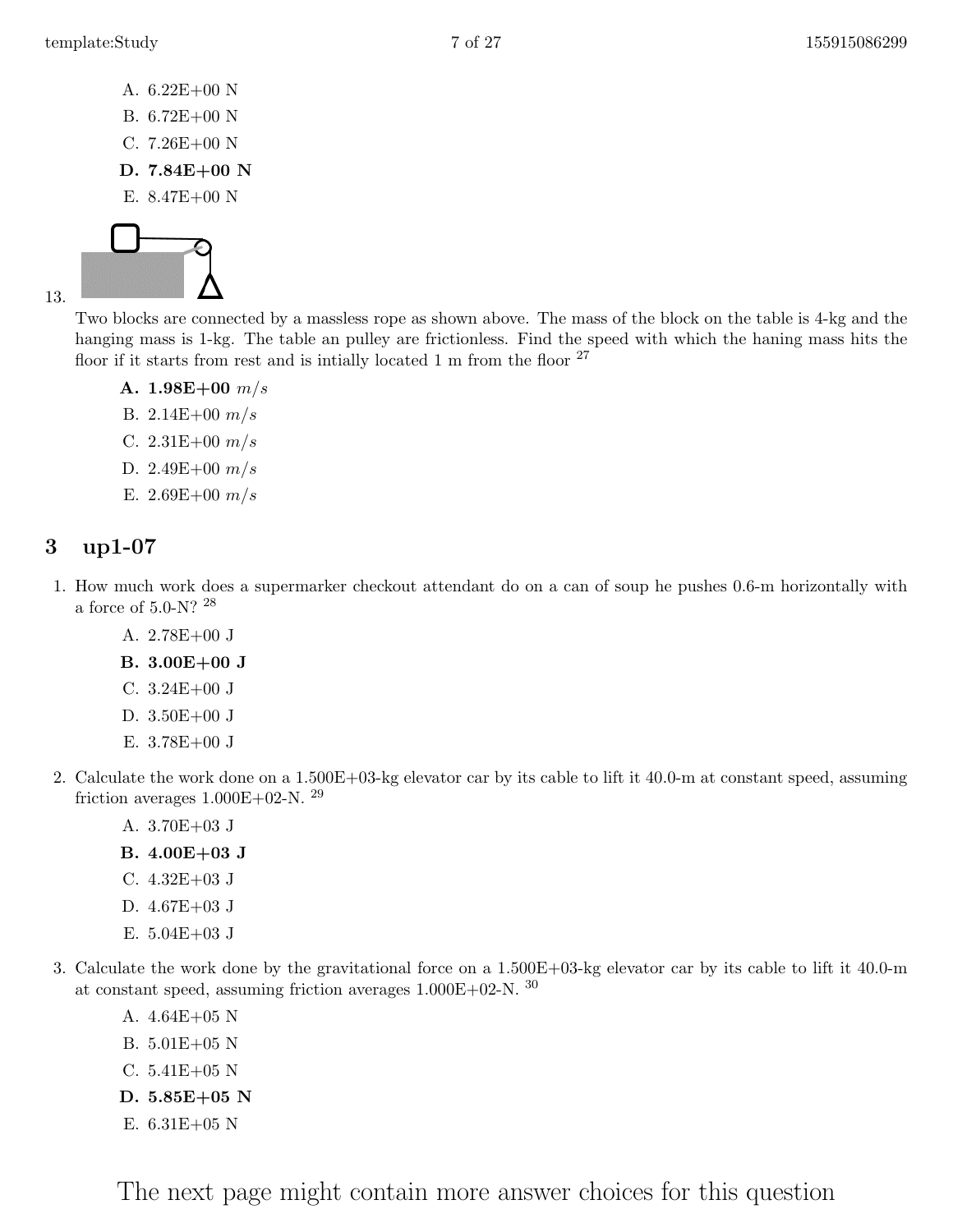- 4. What is the total work done on a 1.500E+03-kg elevator car by its cable to lift it 40.0-m at constant speed, assuming friction averages  $1.000E+02-.$ ?  $31$ 
	- A. 5.01E+05 J
	- B. 5.41E+05 J
	- C. 5.85E+05 J
	- D. 6.31E+05 J
	- E. 6.82E+05 J
- 5. A constant 20-N force pushes a small ball in the direction of the force over a distance of 5.0-m. What is the work done by the force? <sup>32</sup>
	- A. 7.94E+01 J
	- B. 8.57E+01 J
	- C. 9.26E+01 J
	- D. 1.00E+02 J
	- E. 1.08E+02 J
- 6. A 5.0-kg box rests on a horizontal surface. The coefficient of kinetic friction between the box and surface is 0.5. A horizontal force pulls the box at constant velocity for 10.0-cm. Find the work done by the applied horizontal force. <sup>33</sup>
	- A. 1.80E+02 J
	- B. 1.95E+02 J
	- C. 2.10E+02 J
	- D. 2.27E+02 J
	- E.  $2.45E+02J$
- 7. A 5.0-kg box rests on a horizontal surface. The coefficient of kinetic friction between the box and surface is 0.5. A horizontal force pulls the box at constant velocity for 10.0-cm. Find the work done by the frictional force. <sup>34</sup>
	- A. 2.27E+02 J
	- B. 2.45E+02 J
	- C.  $2.65E+02J$
	- D. 2.86E+02 J
	- E. 3.09E+02 J
- 8. Suppose that a sled plus passenger weighs 50kg. The coefficientof kinetic friction between the box and surface is 0.2. It is pushed 20-m across the snow at constant velocity by a force directed 30 below the horizontal. Calculate the work done by the applied force. <sup>35</sup>
	- A. 2.22E+03J
	- B. 2.39E+03J
	- C. 2.58E+03J
	- D. 2.79E+03J
	- E. 3.01E+03J
- 9. How fast must a 3.000E+03-kg elephant move to have the same kinetic energy as a 65.0-kg sprinter running at  $10.0 - m/s$ ? 36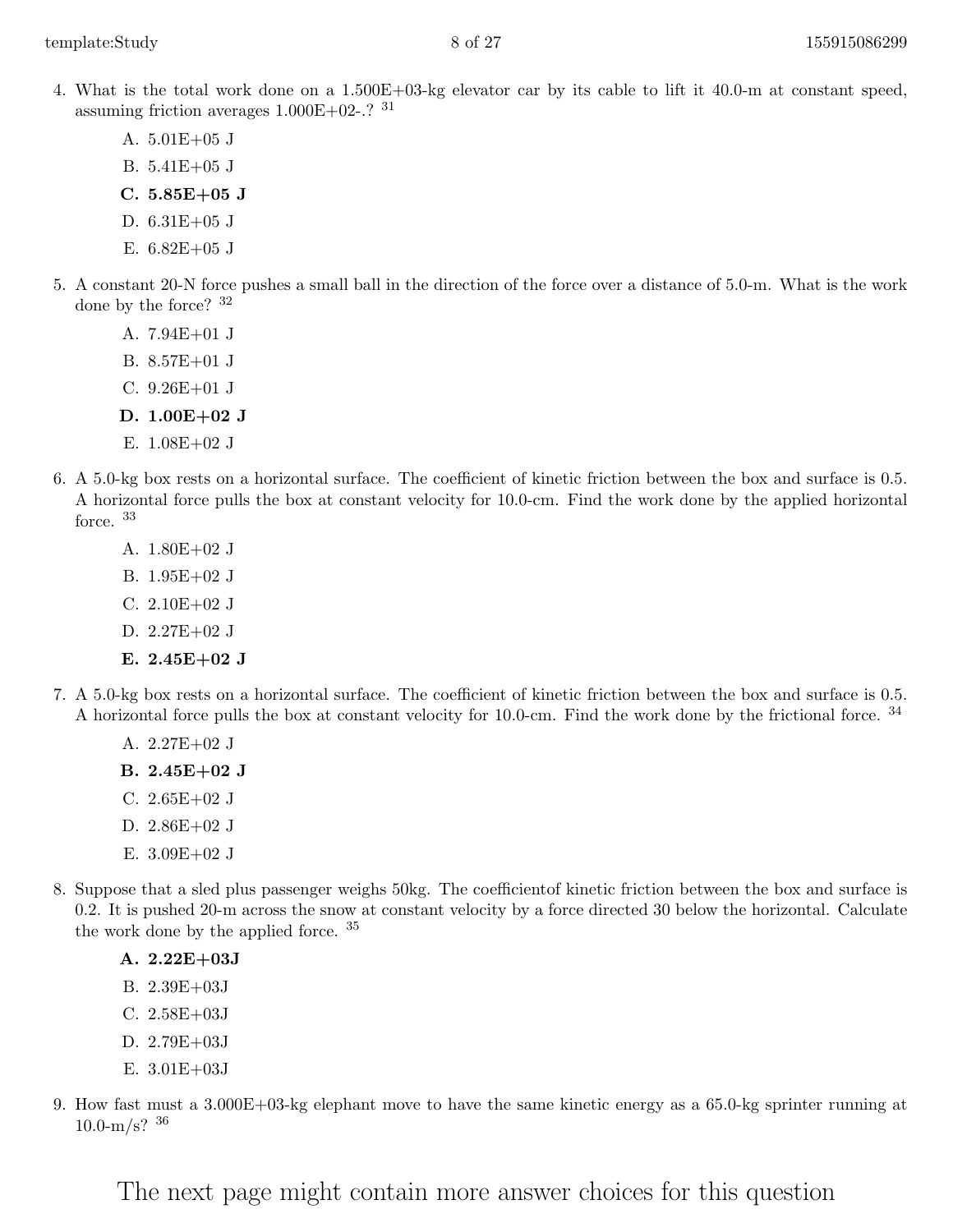- A. 1.08E+00m/s
- B. 1.17E+00m/s
- C. 1.26E+00m/s
- D. 1.36E+00m/s
- E. 1.47E+00m/s

10. Calculate the kinetic energies of a  $2.000E+03$ -kg automobile moving at  $1.000E+02$ -km/h. <sup>37</sup>

- A. 9.26E+06J
- B. 1.00E+07J
- C. 1.08E+07J
- D. 1.17E+07J
- E. 1.26E+07J

11. Calculate the kinetic energies of an 80-kg runner sprinting at 10-m/s. <sup>38</sup>

- A. 3.43E+03 J
- B. 3.70E+03 J
- C. 4.00E+03 J
- D. 4.32E+03 J
- E. 4.67E+03 J

12. An 8.0-g bullet has a speed of  $8.000E+02-m/s$ . What is its kinetic energy? <sup>39</sup>

- A. 2.03E+06 J
- B. 2.19E+06 J
- C. 2.37E+06 J
- D. 2.56E+06 J
- E. 2.76E+06 J

13. An 8.0-g bullet has a speed of  $8.000E+02-m/s$ . What is its kinetic energy if the speed is halved?  $40$ 

- A. 4.70E+05 J
- B. 5.08E+05 J
- C. 5.49E+05 J
- D. 5.93E+05 J
- E. 6.40E+05 J
- 14. A cars bumper is designed to withstand a 4.0-km/h (1.1-m/s) collision with an immovable object without damage to the body of the car. The bumper cushions the shock by absorbing the force over a distance. Calculate the magnitude of the average force on a bumper that collapses 0.2-m while bringing a 9.000E+02-kg car to rest from an initial speed of  $1.1-m/s$ . <sup>41</sup>
	- A. 3.93E+03N
	- B. 4.24E+03N
	- C. 4.58E+03N
	- D. 4.95E+03N
	- E. 5.35E+03N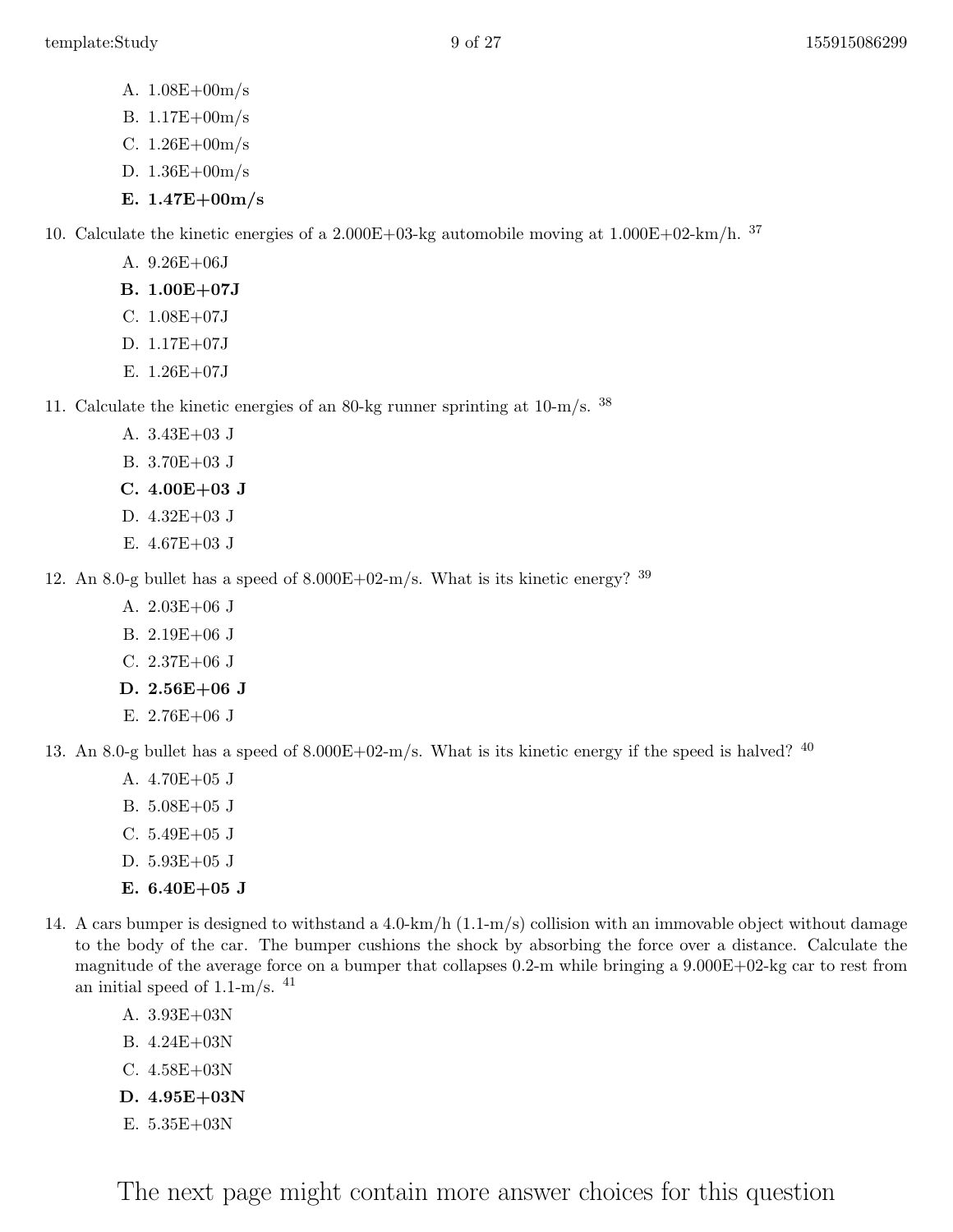- 15. A constant 10-N horizontal force is applied to a 20-kg car at rest on a level floor. If friction is negligible, what is the speed of the cart when it has been pushed  $8.0 \text{-m}$ ?  $42$ 
	- A. 2.08E+00m/s
	- B. 2.25E+00m/s
	- C.  $2.42E + 00m/s$
	- D. 2.62E+00m/s
	- E. 2.83E+00m/s
- 16. How long will it take an 8.500E+02-kg car with a useful power output of 40.0-hp (1 hp equals 746 W) to reach a speed of  $15.0 \text{--} m/s$ , neglecting friction?  $43$ 
	- A. 1.08E+04 s
	- B. 1.17E+04 s
	- C.  $1.26E+04$  s
	- D. 1.36E+04 s
	- E.  $1.47E+04$  s
- 17. A man of mass 80-kg runs up a flight of stairs 20.0-m high in 10.0-s. How much power is used to lift the man? <sup>44</sup>
	- A. 1.35E+03 W
	- B. 1.45E+03 W
	- C. 1.57E+03 W
	- D. 1.70E+03 W
	- E. 1.83E+03 W

- <span id="page-9-0"></span>1. A camera weighing 10-N falls from a small drone hovering 20.0-m overhead and enters free fall.What is the gravitational potential energy of the camera before it falls from the drone? <sup>45</sup>
	- A. 1.59E+02J
	- B. 1.71E+02J
	- C. 1.85E+02J
	- D. 2.00E+02J
	- E. 2.16E+02J
- 2. A cats crinkle ball toy of mass 15-g is thrown straight up with an initial speed of 3-m/s. Assume in the problem that air drag is negligible. What is the kinetic energy of the ball as it leaves the hand? <sup>46</sup>
	- A. 4.96E+01
	- B. 5.36E+01
	- C. 5.79E+01
	- D. 6.25E+01
	- E. 6.75E+01
- 3. A cats crinkle ball toy of mass 15-g is thrown straight up with an initial speed of 3-m/s. Assume in the problem that air drag is negligible. How much work is done by the gravitational force during the balls rise to its peak? <sup>47</sup>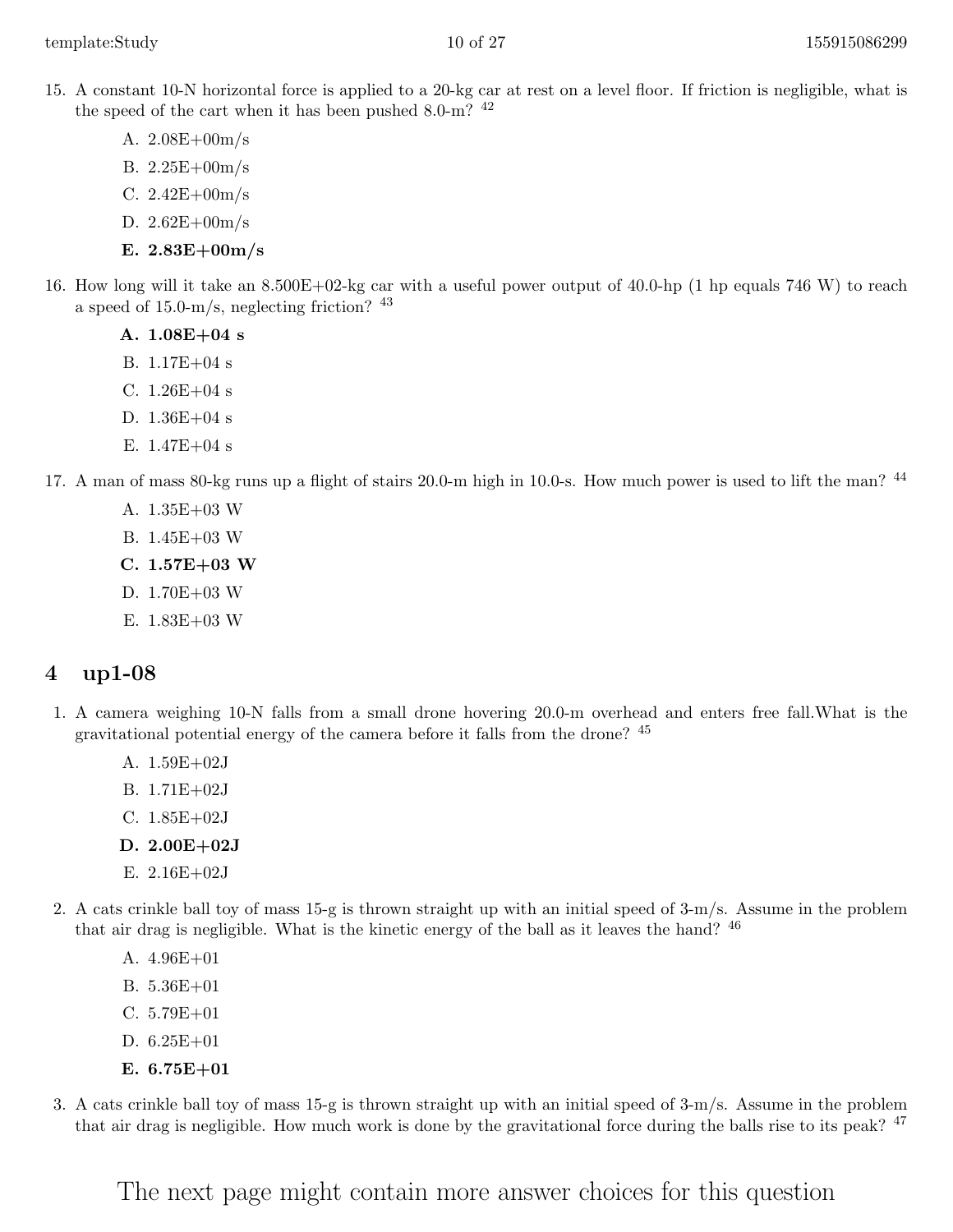- A. 4.96E+01
- B. 5.36E+01
- C. 5.79E+01
- D. 6.25E+01
- E.  $6.75E+01$
- 4. A cats crinkle ball toy of mass 15-g is thrown straight up with an initial speed of 3-m/s. Assume in the problem that air drag is negligible. What is the maximum height the ball reaches? <sup>48</sup>
	- A. 2.02E+00
	- B. 2.18E+00
	- C. 2.35E+00
	- D. 2.54E+00
	- E. 2.75E+00
- 5. A boy throws a ball of mass 0.25-kg straight upward with an initial speed of 20-m/s. When the ball returns to the boy, its speed is  $17\text{-m/s}$ . How much work does air resistance do on the ball during its flight?  $49$ 
	- A. 1.39E+01watts
	- B. 1.50E+01watts
	- C.  $1.62E+01watts$
	- D. 1.75E+01watts
	- E. 1.89E+01watts

- <span id="page-10-0"></span>1. A skater of mass 40-kg is carrying a box of mass 5-kg. The skater has a speed of 5-m/s with respect to the floor and is gliding without any friction on a smooth surface. Find the momentum of the box with respect to the floor. 50
	- A. 2.14E+01kg\*m/s
	- B. 2.31E+01kg\*m/s
	- C.  $2.50E+01kg*m/s$
	- D. 2.70E+01kg\*m/s
	- E.  $2.92E+01kg*m/s$
- 2. A skater of mass 40-kg is carrying a box of mass 5-kg. The skater has a speed of 5-m/s with respect to the floor and is gliding without any friction on a smooth surface. Find the momentum of the box with respect to the floor after she puts the box down on the frictionless skating surface. <sup>51</sup>
	- A. 2.50E+01kg\*m/s
	- B. 2.70E+01kg\*m/s
	- C.  $2.92E+01kg*m/s$
	- D.  $3.15E+01kg*m/s$
	- E.  $3.40E + 01kg* m/s$
- 3. What is the average momentum of an avalanche that moves a 40-cm-thick layer of snow over an area of 1.000E+02 m by  $5.000E+02$ -m over a distance of 1.0-km down a hill in 5.5-s? Assume a density of  $3.500E+02$ -kg/m<sup>3</sup> for the snow. <sup>52</sup>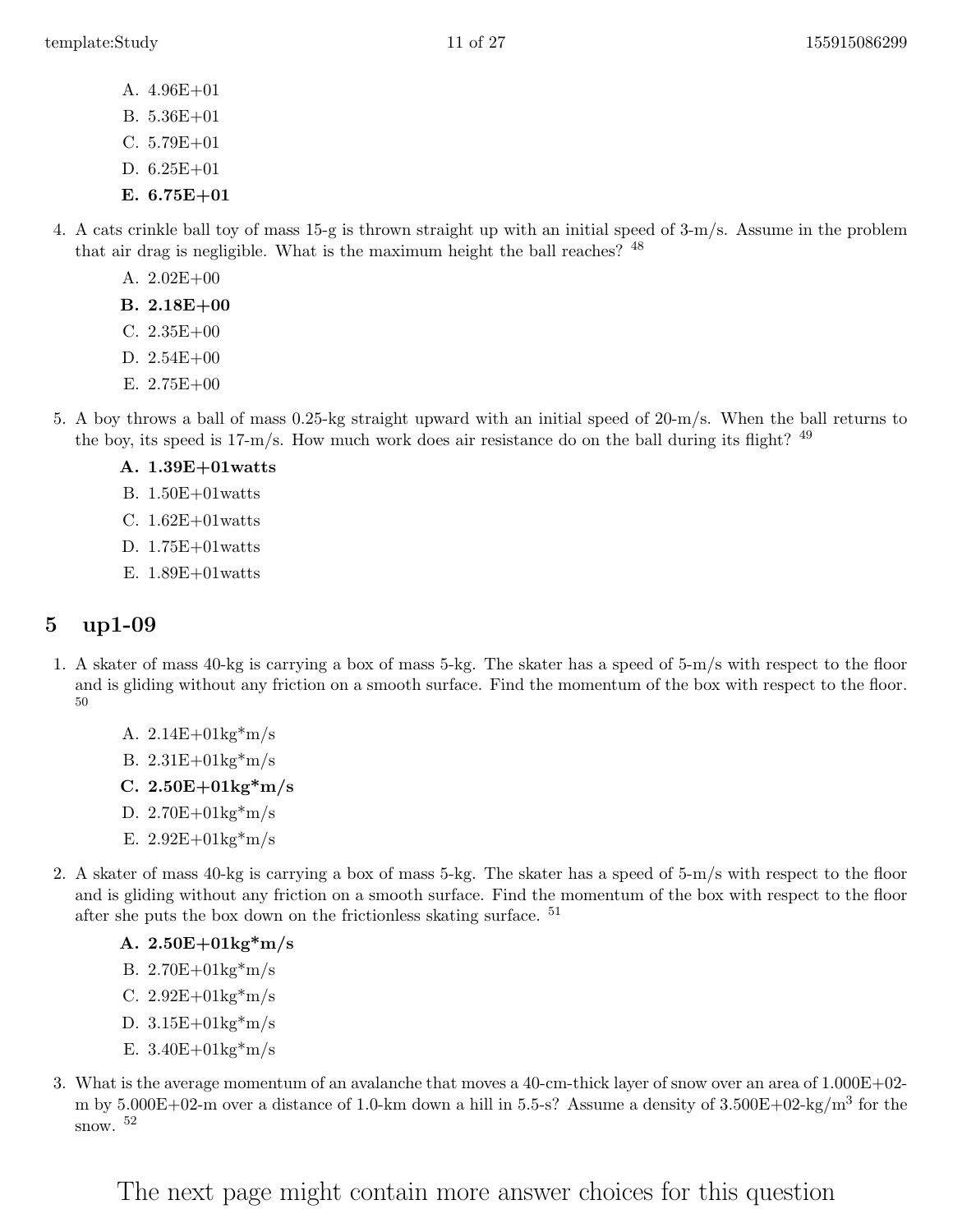- A. 1.27E+08kg\*m/s
- B. 1.37E+08kg\*m/s
- C. 1.48E+08kg\*m/s
- D.  $1.60E + 08kg*m/s$
- E.  $1.73E + 08kg*m/s$
- 4. A 75-kg person is riding in a car moving at 20.0 when the car runs into a bridge abutment. Calculate the average force on the person if he is stopped by a padded dashboard that compresses an average of 1.0-cm. <sup>53</sup>
	- A. 2.78E+04N
	- B. 3.00E+04N
	- C. 3.24E+04N
	- D. 3.50E+04N
	- E. 3.78E+04N
- 5. A 75-kg person is riding in a car moving at 20.0when the car runs into a bridge abutment. Calculate the average force on the person if he is stopped by an air bag that compresses an average of 15.0-cm.  $54$ 
	- A. 2.00E+03N
	- B. 2.16E+03N
	- C. 2.33E+03N
	- D. 2.52E+03N
	- E. 2.72E+03N
- 6. Water from a fire hose is directed horizontally against a wall at a rate of 50-kg/s and a speed of 42.0-m/s. Calculate the force exerted on the wall, assuming the waters horizontal momentum is reduced to zero. <sup>55</sup>
	- A. 1.94E+03N
	- B. 2.10E+03N
	- C. 2.27E+03N
	- D. 2.45E+03N
	- E. 2.65E+03N
- 7. A bullet of mass 2.000E+02-g traveling horizontally towards the east with speed 4.000E+02-m/s, which strikes a block of mass 1.5-kg that is initially at rest on a frictionless table. After striking the block, the bullet is embedded in the block and the block and the bullet move together as one unit. What is the magnitude and direction of the velocity of the block/bullet combination immediately after the impact? <sup>56</sup>
	- A. 3.68E+02m/s east
	- B. 3.97E+02m/s east
	- C.  $4.29E+02m/s$  east
	- D. 4.63E+02m/s east
	- E.  $5.00E+02m/s$  east
- 8. A bullet of mass 2.000E+02-g traveling horizontally towards the east with speed 4.000E+02-m/s, which strikes a block of mass 1.5-kg that is initially at rest on a frictionless table. After striking the block, the bullet is embedded in the block and the block and the bullet move together as one unit. What is the magnitude and direction of the impulse by the block on the bullet? <sup>57</sup>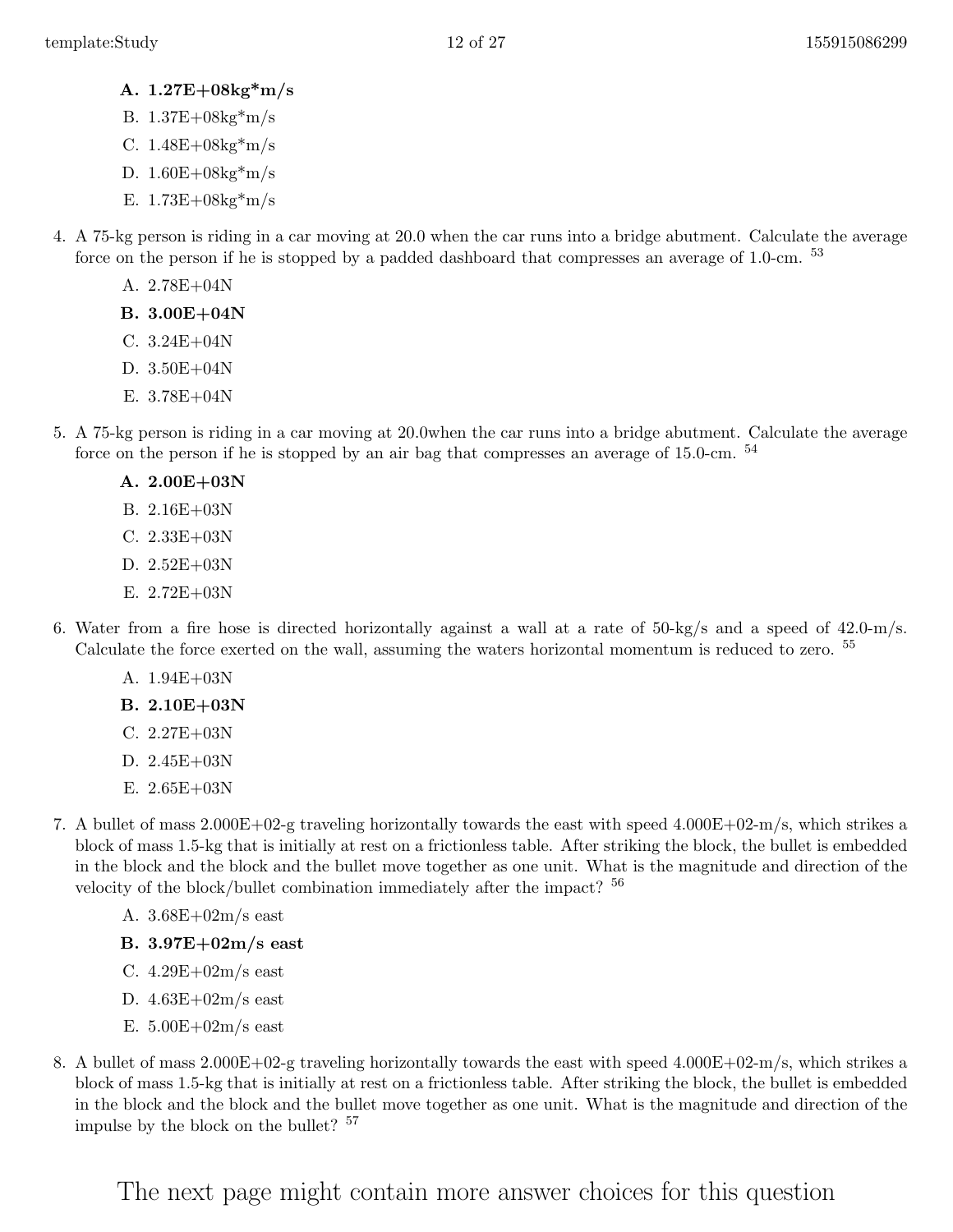- A. 4.38E+02N towards the bullet
- B. 4.73E+02N towards the bullet
- C. 5.11E+02N towards the bullet
- D. 5.51E+02N towards the bullet
- E. 5.96E+02N towards the bullet
- 9. A bullet of mass 2.000E+02-g traveling horizontally towards the east with speed 4.000E+02-m/s, which strikes a block of mass 1.5-kg that is initially at rest on a frictionless table. After striking the block, the bullet is embedded in the block and the block and the bullet move together as one unit. What is the magnitude and direction of the impulse from the bullet on the block? <sup>58</sup>
	- A. 4.73E+02N towards the block
	- B. 5.11E+02N towards the block
	- C. 5.51E+02N towards the block
	- D. 5.96E+02N towards the block
	- E. 6.43E+02N towards the block
- 10. Two figure skaters are coasting in the same direction, with the leading skater moving at 5.5-m/s and the trailing skater moving at 6.2-m/s. When the trailing skater catches up with the leading skater, he picks her up without applying any horizontal forces on his skates. If the trailing skater is 50% heavier than the 50-kg leading skater, what is their speed after he picks her up?  $59$ 
	- A. 5.08E+00m/s
	- B. 5.48E+00m/s
	- C.  $5.92E + 00m/s$
	- D. 6.39E+00m/s
	- E.  $6.91E + 00m/s$
- 11. A 5.5-kg bowling ball moving at 9.0-m/s collides with a 0.85-kg bowling pin, which is scattered at an angle to the initial direction of the bowling ball and with a speed of 15.0-m/s. Verify that the collision is elastic and calculate the final speed of the bowling ball.  $60$ 
	- A. Problem solved by 0.00E+00 students (to date.)
	- B. Problem solved by 0.00E+00 students (to date.)
	- C. Problem solved by 0.00E+00 students (to date.)
	- D. Problem solved by  $0.00E+00$  students (to date.)

#### E. Problem solved by 0.00E+00 students (to date.)

- 12. A 90.0-kg ice hockey player hits a 0.15-kg puck, giving the puck a velocity of 45.0-m/s. If both are initially at rest and if the ice is frictionless, how far does the player recoil in the time it takes the puck to reach the goal 15.0-m away?  $61$ 
	- A. 1.98E-02m
	- B. 2.14E-02m
	- C. 2.31E-02m
	- D. 2.50E-02m
	- E. 2.70E-02m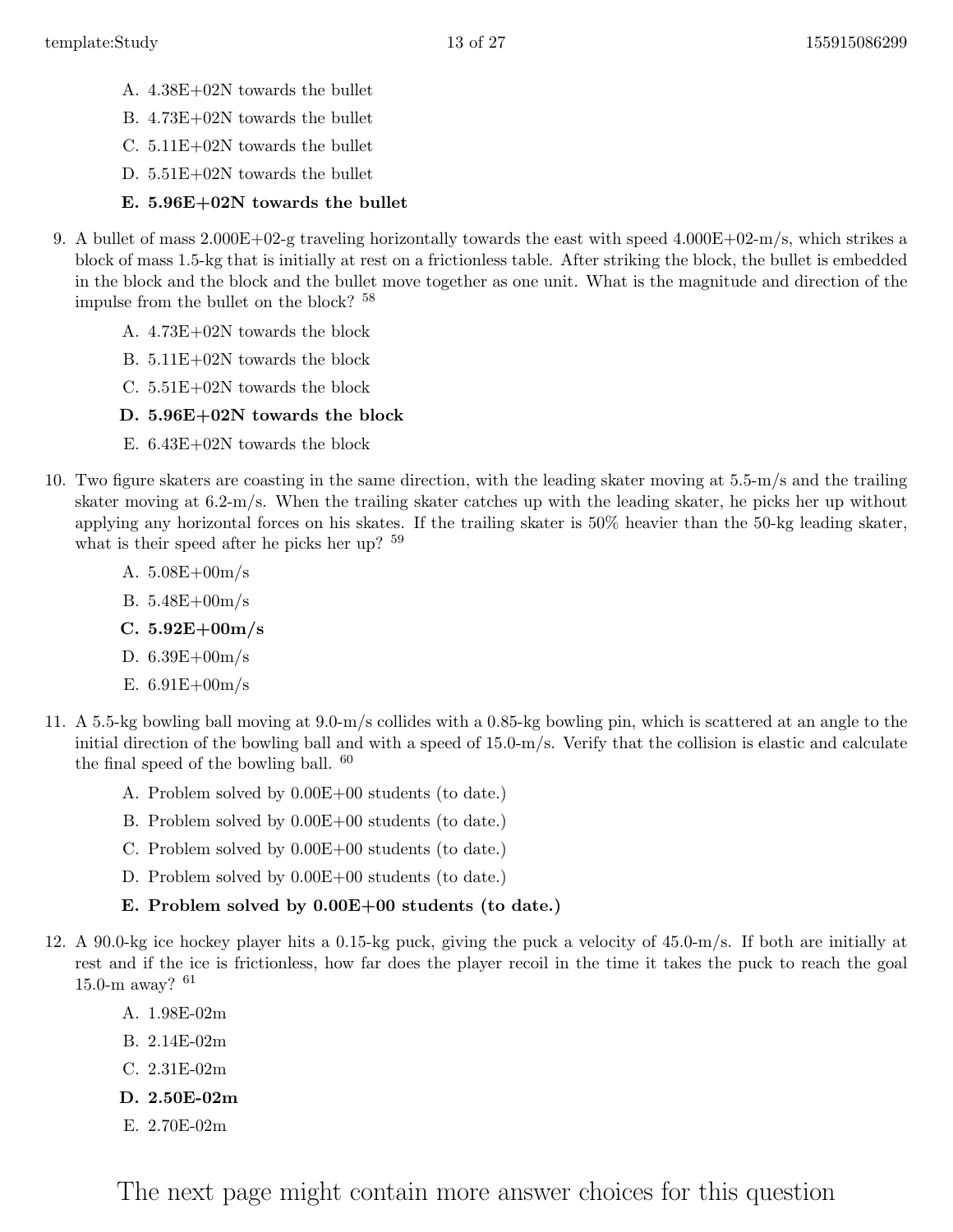- <span id="page-13-0"></span>1. A particle moves 3 m along a circle with a radius of 1.5 m in a time of +1 s. Through what angle does it rotate? 62
	- A. 1.85E+00 rad
	- B. 2.00E+00 rad
	- C. 2.16E+00 rad
	- D. 2.33E+00 rad
	- E. 2.52E+00 rad
- 2. A particle moves 3 m along a circle with a radius of 1.5 m in 1.0 seconds. What is its angular velocity? <sup>63</sup>
	- A. 2.00E+00 rad/s
	- B. 2.16E+00 rad/s
	- C. 2.33E+00 rad/s
	- D. 2.52E+00 rad/s
	- E.  $2.72E+00 \text{ rad/s}$
- 3. A particle moves 3 m along a circle with a radius of 1.5 m in 1.0 sec. What is its acceleration? <sup>64</sup>
	- A. 5.56E+00  $m/s^2$
	- **B.** 6.00E+00  $m/s^2$
	- C.  $6.48E+00 \frac{m}{s^2}$
	- D. 7.00E+00  $m/s^2$
	- E. 7.56E+00  $m/s^2$
- 4. On takeoff, the propellers on a UAV increase their angularvelocity for 3.0 seconds from rest in such a way that the angular velocity obeys,  $\omega = (25 \text{ t}) \text{ rad/s}$ , where t is measured in seconds. What is the instaneous angular velocity of the propellers at t = 2.0 s?  $^{65}$ 
	- A. 4.29E+01 rad/s
	- B. 4.63E+01 rad/s
	- C.  $5.00E + 01$  rad/s
	- D. 5.40E+01 rad/s
	- E. 5.83E+01 rad/s
- 5. On takeoff, the propellers on a UAV increase their angularvelocity for 3.0 seconds from rest in such a way that the angular velocity obeys,  $\omega = (25 \text{ t}) \text{ rad/s}$ , where t is measured in seconds. What is the angular acceleration of the propellers at  $t = 3.0$  s? <sup>66</sup>
	- A. 1.84E+01  $rad/s^2$
	- B. 1.98E+01  $rad/s^2$
	- C. 2.14E+01  $rad/s^2$
	- D. 2.31E+01  $rad/s^2$
	- E.  $2.50E+01 \ rad/s^2$
- 6. A wind turbine is rotating counterclockwise at 0.5 rev/s and slows to a stop in 10.0 s. Its blades are 20 m in length. What was the magnitude of the angular acceleration of the turbine? <sup>67</sup>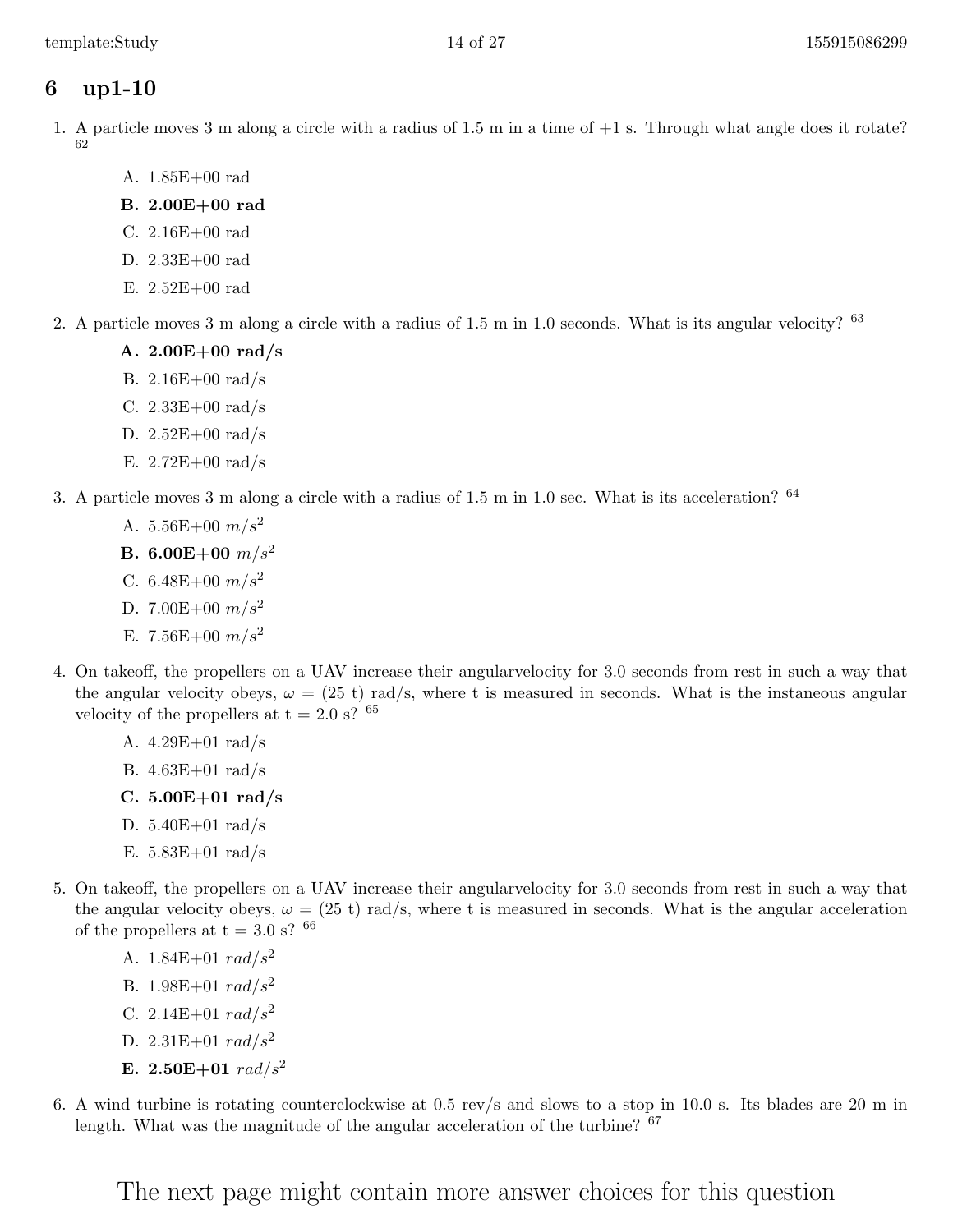- A. 2.69E-01  $rad/s^2$
- B. 2.91E-01  $rad/s^2$
- C. 3.14E-01  $rad/s^2$
- D. 3.39E-01  $rad/s^2$
- E. 3.66E-01  $rad/s^2$
- 7. A wind turbine is rotating counterclockwise at 0.5 rev/s and slows to a stop in 10.0 s. Its blades are 20 m in length. What was the magnitude of the centripetal acceleration of the tip of the blades at  $t = 0s$ ? <sup>68</sup>
	- A.  $1.57E+02 \ m/s^2$
	- B. 1.69E+02  $m/s^2$
	- C. 1.83E+02  $m/s^2$
	- D. 1.97E+02  $m/s^2$
	- E.  $2.13E+02 \ m/s^2$
- 8. A wind turbine is rotating counterclockwise at 0.5 rev/s and slows to a stop in 10.0 s. Its blades are 20 m in length. What was the magnitude of the total linear acceleration of the tip of the blades at  $t = 0$  s? <sup>69</sup>
	- A.  $1.45E+02m/s^2$
	- B.  $1.57E+02m/s^2$
	- C.  $1.69E+02m/s^2$
	- D.  $1.83E+02m/s^2$
	- E.  $1.97E+02m/s^2$
- 9. The moment of inertia of a solid disk is  $I = \frac{1}{2}MR^2$  where M is mass and R is radius. Use this to model a wheel as a disk with a concentric hole and calculate the rotational kinetic energy of a 12-kg motorcycle wheel if its angular velocity is  $1.200E+02$  rad/s and its inner radius is 0.28 m and outer radius is 0.33 m. <sup>70</sup>
	- A. 1.05E+03 J
	- B. 1.13E+03 J
	- C. 1.22E+03 J
	- D. 1.32E+03 J
	- E. 1.42E+03 J
- 10. When opening a door, you push on it perperndicularlywith a force of 55.0 N at a distance of 0.85 m from thehinges. What torque are you exerting relative to the hinges? <sup>71</sup>
	- A. 4.01E+01Nm
	- B. 4.33E+01Nm
	- C. 4.68E+01Nm
	- D. 5.05E+01Nm
	- E. 5.45E+01Nm
- 11. Suppose you exert a force of 1.800E+02 N tangentialto a 0.28-m-radius, 75.0-kg grindstone (a solid disc).What torque is exerted? <sup>72</sup>
	- A. 4.67E+01Nm
	- B. 5.04E+01Nm
	- C. 5.44E+01Nm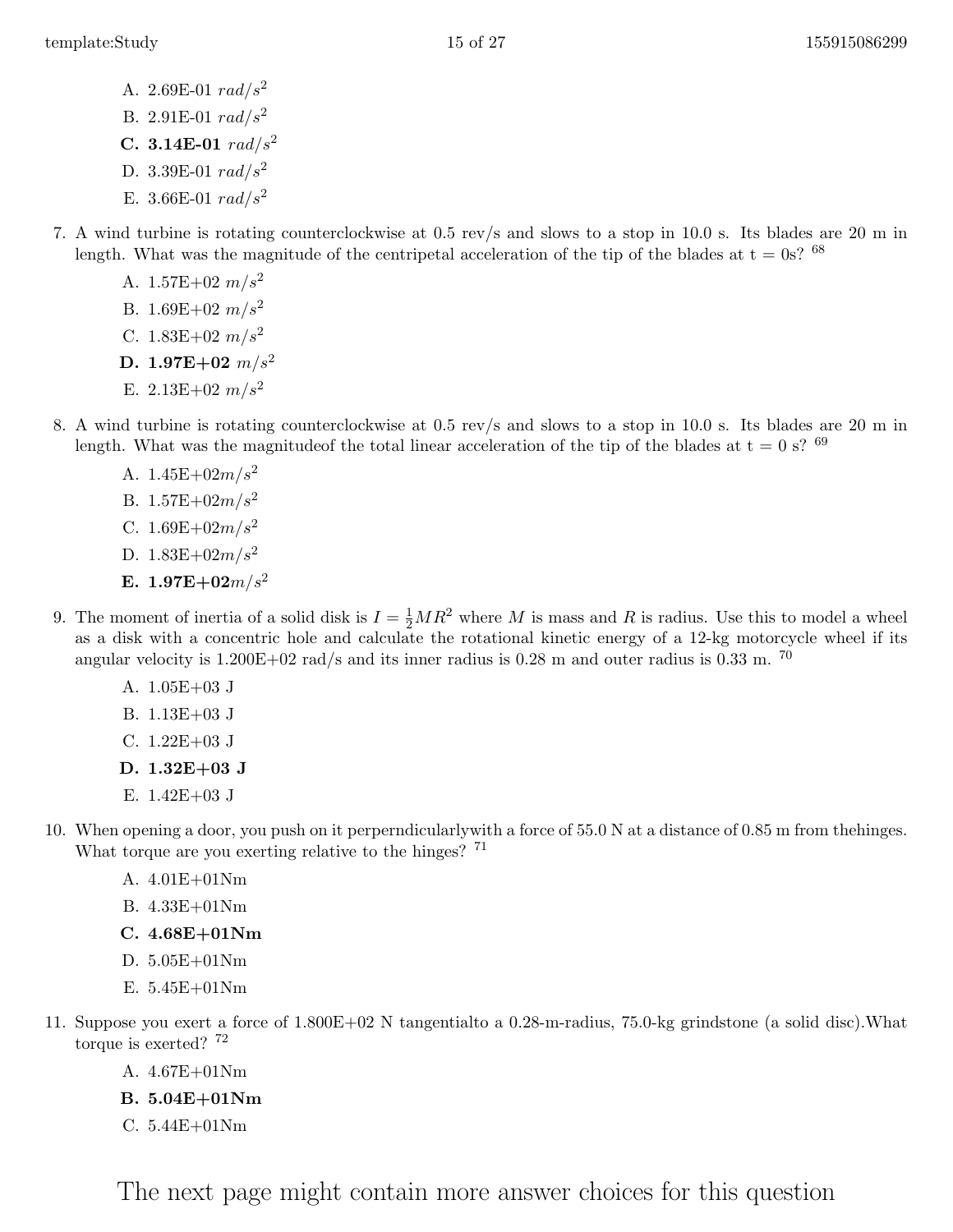- D. 5.88E+01Nm
- E. 6.35E+01Nm
- 12. Suppose you exert a force of 1.800E+02 N tangentialto a 0.28-m-radius, 75.0-kg grindstone (a solid disc).What is the angular acceleration assuming negligible opposing friction? <sup>73</sup>
	- A.  $1.71E+01rad/s^2$
	- B.  $1.85E+01rad/s^2$
	- C.  $2.00E+01rad/s^2$
	- D. 2.16E+01 $rad/s^2$
	- E.  $2.33E+01rad/s^2$
- 13. Suppose you exert a force of 1.800E+02 N tangentialto a 0.28-m-radius, 75.0-kg grindstone (a solid disc).What is the angular acceleration if there is an opposing frictionalforce of  $20.0+$  N exerted 1.5 1.50-cm from the axis? <sup>74</sup>
	- A. 1.70E+01  $rad/s^2$
	- B. 1.84E+01  $rad/s^2$
	- C. 1.99 $E+01$  rad/ $s^2$
	- D. 2.15E+01  $rad/s^2$
	- E. 2.32E+01  $rad/s^2$
- 14. A propeller is accelerated from rest to an angular velocity of 1.000E+03 rev/min over a period of 6.0 seconds by a constant torque of  $2.000E+03$  Nm. What is the moment of inertia on the propeller? <sup>75</sup>
	- A. 9.10E+01  $kg \cdot m^2$
	- B.  $9.82E+01 kg \cdot m^2$
	- C.  $1.06E+02 kg \cdot m^2$
	- D. 1.15E+02  $kg \cdot m^2$
	- E.  $1.24E+02 kg \cdot m^2$
- 15. A propeller is accelerated from rest to an angular velocity of 1.000E+03 rev/min over a period of 6.0 seconds by a constant torque of 2.000E+03 Nm. What power is being provided to the propeller 3.0 s after it starts rotating? 76
	- A. 8.98E+04 W
	- B. 9.70E+04 W
	- C. 1.05E+05 W
	- D. 1.13E+05 W
	- E. 1.22E+05 W

<span id="page-15-0"></span>1. A marble rolls down an incline at 30 degrees from rest. What is its acceleration? <sup>77</sup>

- A. 3.24E+00  $m/s^2$
- **B.** 3.50E+00  $m/s^2$
- C.  $3.78E+00 \frac{m}{s^2}$
- D.  $4.08E+00 \frac{m}{s^2}$
- E.  $4.41E+00 \frac{m}{s^2}$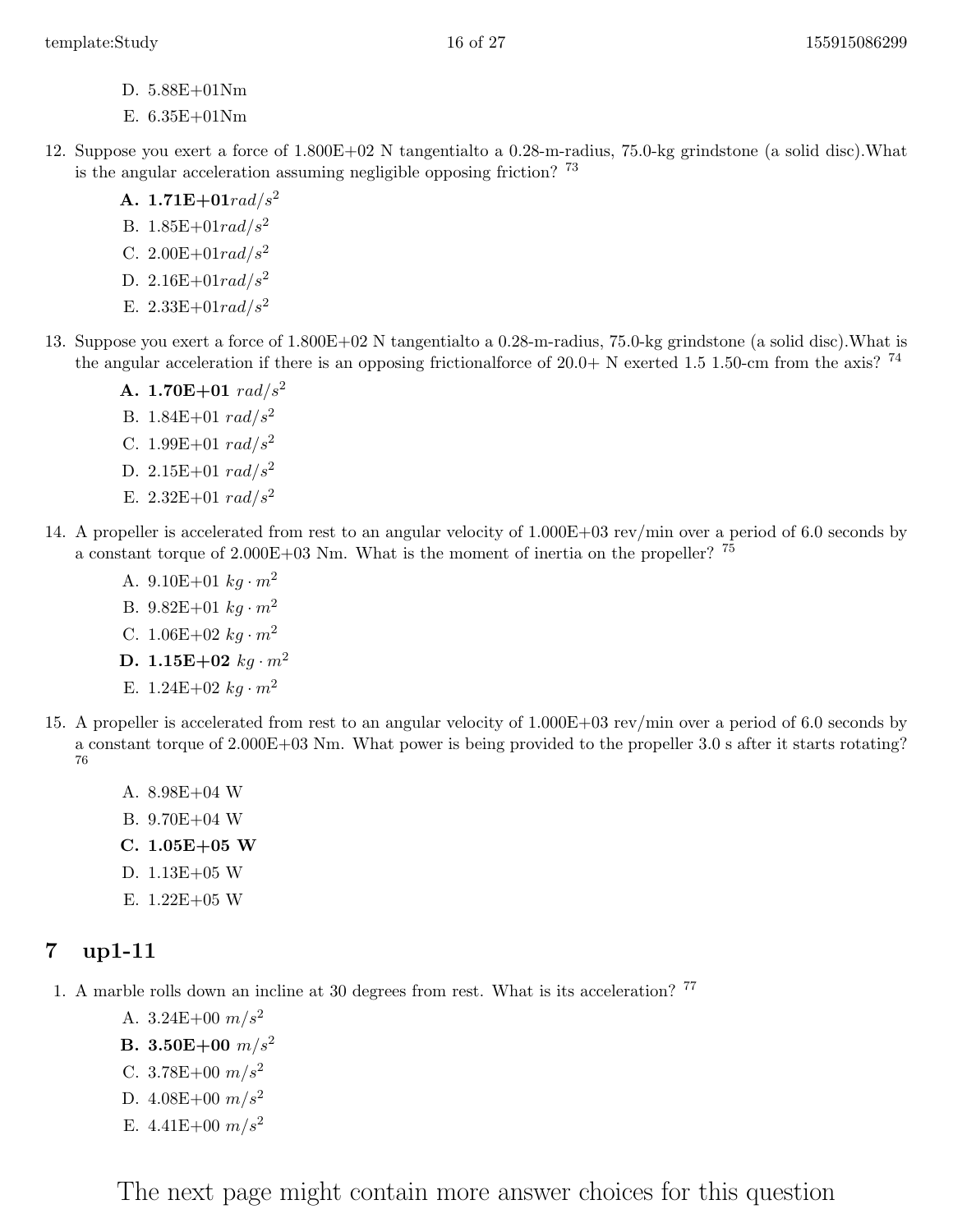- 2. An airplane of mass 4.000E+04 kg flies horizontally at an altitude of 10 km with a constant speed of 2.500E+02 m/s relative to Earth. What is the magnitude of the airplane's angular momentum relative to a ground observer at the moment the plane is 15 km away from the observer? <sup>78</sup>
	- A. 7.94E+10  $kg/m^2$ B. 8.57E+10  $kg/m^2$ C. 9.26E+10  $kg/m^2$ D. 1.00E+11  $kg/m^2$ E. 1.08E+11  $kq/m^2$
- 3. A boulder of mass 20 kg and radius 20 cm rolls down a hill 15 m high from rest. What is the angular momentum at the bottom of the hill? <sup>79</sup>
	- A. 1.70E+01  $kq \cdot m^2/s$ B. 1.84E+01  $kg \cdot m^2/s$
	- C. 1.99E+01  $kq \cdot m^2/s$
	- D. 2.15E+01  $kg \cdot m^2/s$
	- E. 2.32E+01  $kg \cdot m^2/s$
- 4. A bug of mass 0.020 kg is at rest on the edge of a solid cylindrical disk  $(M=0.1kg,R=0.1m)$  rotating in a horizontal plane around the vertical axis through its center. The disk is rotating at 10 rad/s. The bug crawls to the center of the disk. What is the new angular velocity of the disk?  $^{\,80}$ 
	- A. 1.03E+01rad/s
	- B. 1.11E+01rad/s
	- C. 1.20E+01rad/s
	- D. 1.30E+01rad/s
	- E. 1.40E+01rad/s
- 5. A merry-go-round has a radius of 2.0 m and a moment of inertia  $3.000E+02kg \cdot m^2$ . A boy of mass 50 kg runs tangent to the rim at a speed of 4 m/s and jumps on. If the merry-go-round is initially at rest, what is the angular velocity after the boy jumps on? <sup>81</sup>
	- A. 6.86E-01rad/sec
	- B. 7.41E-01rad/sec
	- C. 8.00E-01rad/sec
	- D. 8.64E-01rad/sec
	- E. 9.33E-01rad/sec
- 6. A gymnast does cartwheels along the floor and then launches herself into the air and executes several flips in a tuck while she is airborne. If her moment of inertia when executing the cartwheels is  $13.5\ kg \cdot m^2$  and her spin rate is 0.5 rev/s, how many revolutions does she do in the air if her moment of inertia in the tuck is 3.4 kg  $\cdot m^2$ and she has 2 s to do the flips in the air. <sup>82</sup>
	- A. 3.97E+00 flips
	- B. 4.29E+00 flips
	- C. 4.63E+00 flips
	- D. 5.00E+00 flips
	- E. 5.40E+00 flips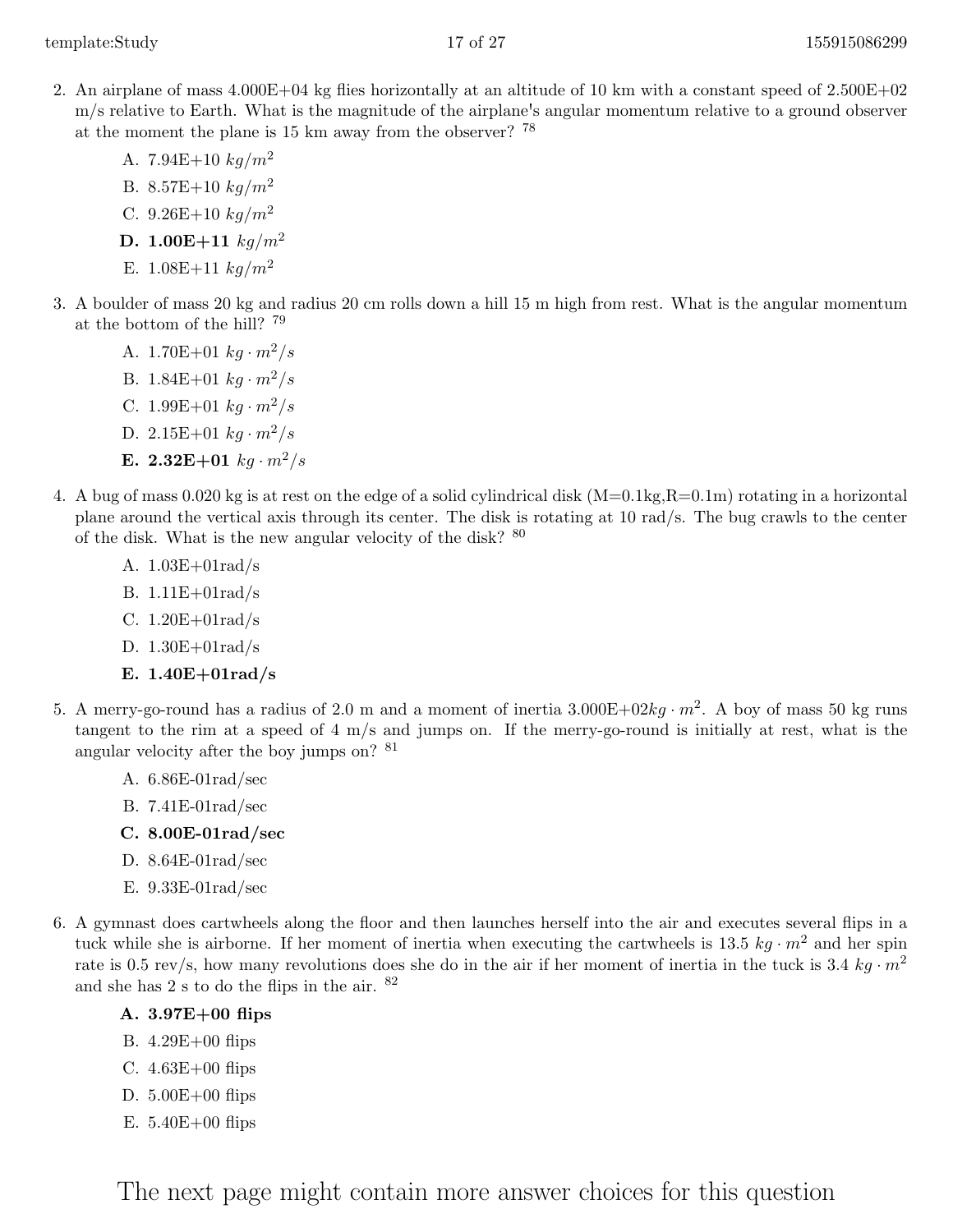- 7. A gyroscope has a 0.5-kg disk that spins at 40 rev/s. The center of mass of the disk is 10 cm from a pivot which is also the radius of the disk. What is the precession angular velocity?  $83$ 
	- A. 6.19E-01 rad/s
	- B. 6.69E-01 rad/s
	- C. 7.22E-01 rad/s
	- D. 7.80E-01 rad/s
	- E. 8.42E-01 rad/s

- <span id="page-17-0"></span>1. When tightening a bolt, you push perpendicularly on a wrench with a force of 1.650E+02 N at a distance of 0.14 m from the center of the bolt. How much torque are you exerting relative to the center of the bolt? <sup>84</sup>
	- A. 2.14E+01N
	- B. 2.31E+01N
	- C. 2.49E+01N
	- D. 2.69E+01N
	- E. 2.91E+01N
- 2. When opening a door, you push on it perpendicularly with a force of 55 N at a distance of 0.85 m from the hinges. What torque are you exerting relative to the hinges?  $85$ 
	- A. 3.44E+01N
	- B. 3.71E+01N
	- C. 4.01E+01N
	- D. 4.33E+01N
	- E. 4.68E+01N
- 3. A uniform 40 kg scaffold of length 6 m is supported by two light cables. A 80 kg painter stands 1 from the left end of the scaffold, and his painting equipment is 1.5 m from the right end. The tension in the left cable is twice that in the right cable. Find the tension in the right cable. <sup>86</sup>
	- A. 4.11E+02 N
	- B. 4.44E+02 N
	- C. 4.80E+02 N
	- D. 5.18E+02 N
	- E. 5.60E+02 N
- 4. A uniform 40 kg scaffold of length 6 m is supported by two light cables. A 80 kg painter stands 1 from the left end of the scaffold, and his painting equipment is 1.5 m from the right end. The tension in the left cable is twice that in the right cable. Find the tension in the left cable. <sup>87</sup>
	- A. 8.23E+02 N
	- B. 8.89E+02 N
	- C. 9.60E+02 N
	- D. 1.04E+03 N
	- E. 1.12E+03 N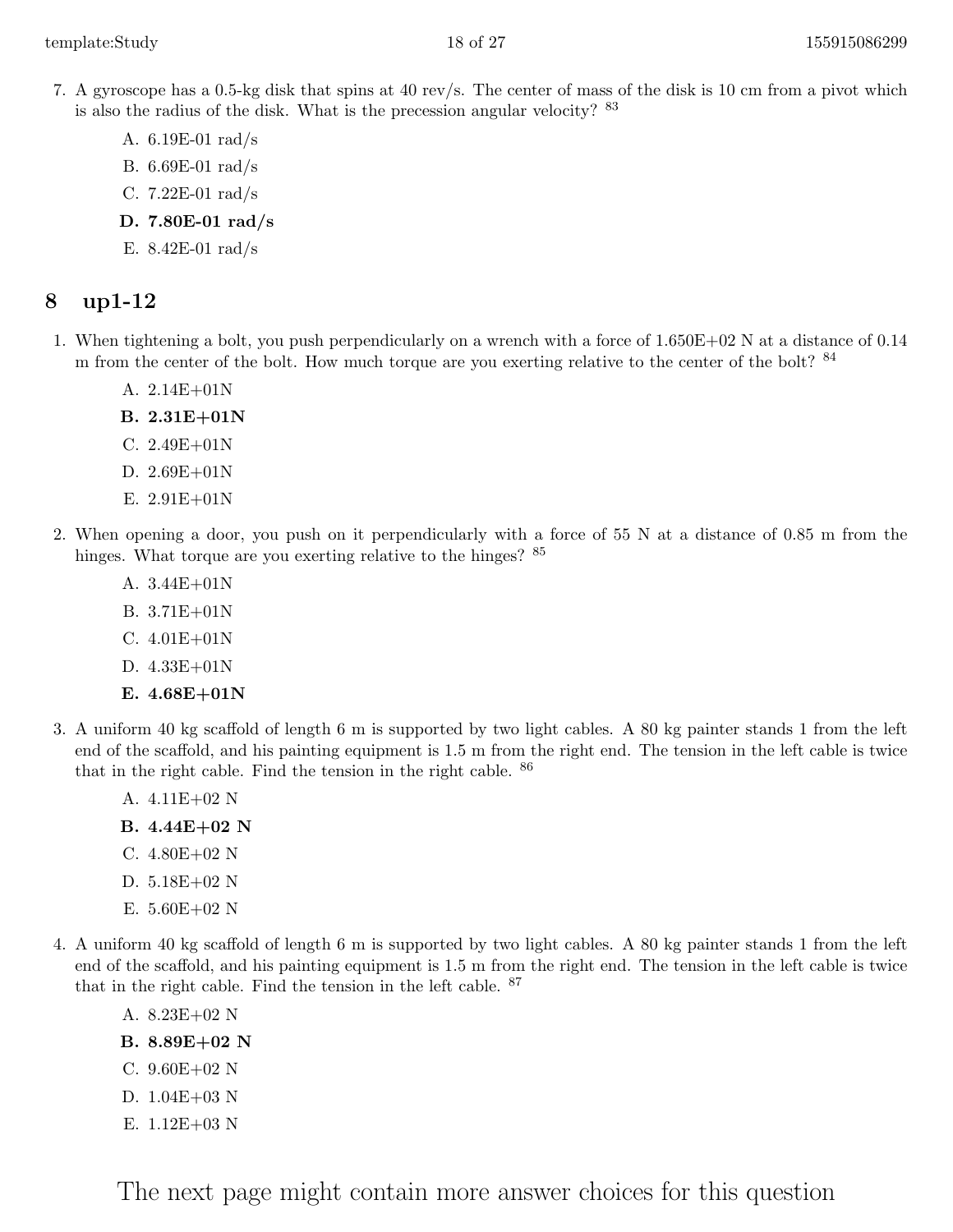- 5. A uniform 40 kg scaffold of length 6 m is supported by two light cables. A 80 kg painter stands 1 from the left end of the scaffold, and his painting equipment is 1.5 m from the right end. The tension in the left cable is twice that in the right cable. Find the weight of the equipment. <sup>88</sup>
	- A. 1.24E+02 N
	- B. 1.34E+02 N
	- C. 1.45E+02 N
	- D. 1.57E+02 N
	- E. 1.69E+02 N
- 6. To get up on the roof, a person (mass 70 kg) places a 6.00-m aluminum ladder (mass 10 kg) against the house on a concrete pad with the base of the ladder 2 m from the house. The ladder rests against a plastic rain gutter, which we can assume to be frictionless. The center of mass of the ladder is 2.00 m from the bottom of of the ladder. The person is standing 3.00 m from the ladder's bottom. Find the friction force on the ladder at its base. 89
	- A. 9.76E+01N
	- B. 1.05E+02N
	- C. 1.14E+02N
	- D. 1.23E+02N
	- E. 1.33E+02N
- 7. To get up on the roof, a person (mass 70 kg) places a 6.00-m aluminum ladder (mass 10 kg) against the house on a concrete pad with the base of the ladder 2 m from the house. The ladder rests against a plastic rain gutter, which we can assume to be frictionless. The center of mass of the ladder is 2.00 m from the bottom of of the ladder. The person is standing 3.00 m from the ladder extquotesingle s bottom. Find the normal force on the ladder at its base.  $90$ 
	- A. 6.72E+02N
	- B. 7.26E+02N
	- $C. 7.84E + 02N$
	- D. 8.47E+02N
	- E. 9.14E+02N
- 8. A 20 m tall hollow aluminum flagpole is equivalent in strength to a solid cylinder 4.00 cm in diameter. A strong wind bends the pole as much as a horizontal  $9.000E+02$  N force on the top would do. How far to the side does the top of the pole flex? The shear modulus is  $2 \times 10^{10}$  <sup>91</sup>

#### A. 5.73E-01 mm

- B. 6.19E-01 mm
- C. 6.68E-01 mm
- D. 7.22E-01 mm
- E. 7.80E-01 mm
- 9. A 90 kg mountain climber hangs from a nylon rope and stretches it by 25 cm. If the rope was originally 30 m long and its diameter is 1 cm, what is Young's modulus for the nylon? <sup>92</sup>
	- A. 1.35E+09Pa
	- B. 1.46E+09Pa
	- C. 1.57E+09Pa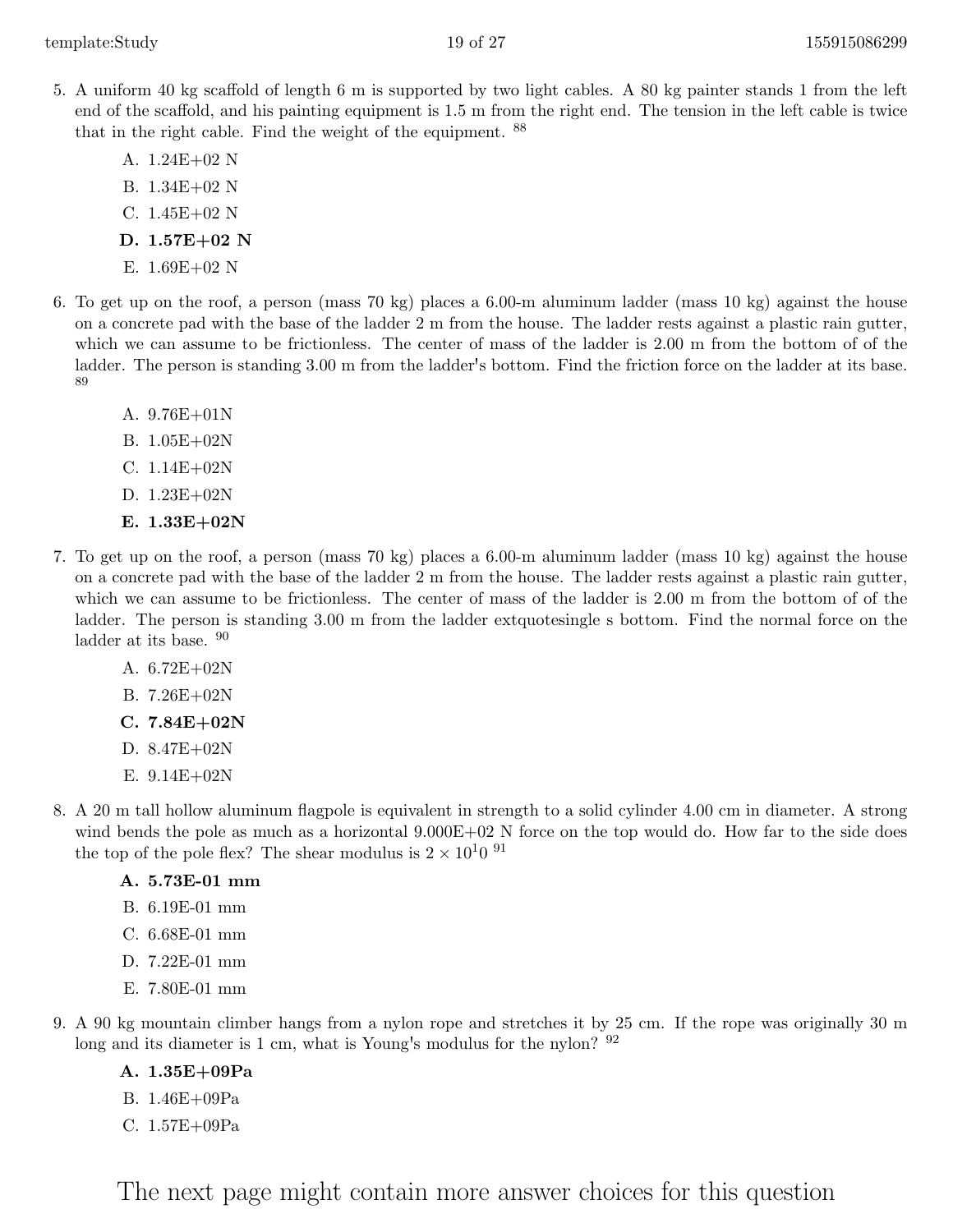- D. 1.70E+09Pa
- E. 1.83E+09Pa
- 10. A copper wire is 1 m long and its diameter is 1 mm. If the wire hangs vertically, how much weight must be added to its free end in order to stretch it 3 mm?  $^{93}$ 
	- A. 1.91E+02 N
	- B. 2.06E+02 N
	- C. 2.22E+02 N
	- D. 2.40E+02 N
	- E.  $2.59E+02$  N

- <span id="page-19-0"></span>1. Evaluate the magnitude of gravitational force between two 5 kg spherical steel balls separated by a center-to-center distance of 15 cm.  $94$ 
	- A. 5.88E-08 N
	- B. 6.35E-08 N
	- C. 6.86E-08 N
	- D. 7.41E-08 N
	- E. 8.00E-08 N
- 2. The International Space Station has a mass of approximately 370,000 kg. What is the force on a 1.500E+02 kg suited astronaut if she is 20 m from the center of mass of the station? <sup>95</sup>
	- A. 6.80E-06N
	- B. 7.35E-06N
	- C. 7.93E-06N
	- D. 8.57E-06N
	- E. 9.25E-06N

3. The mass of a particle is 15 kg. What is its weight on Earth? <sup>96</sup>

- A. 1.59E-02 N
- B. 1.56E-01 N
- C. 1.53E+00 N
- D. 1.50E+01 N
- E.  $1.47E+02$  N
- 4. The mass of a particle is 15 kg. What is its weight on the Moon (where the acceleration of gravity is  $1.6m/s^2$ ?) 97
	- A. 2.40E+01N
	- B. 3.84E+01N
	- C. 6.14E+01N
	- D. 9.83E+01N
	- E. 1.57E+02N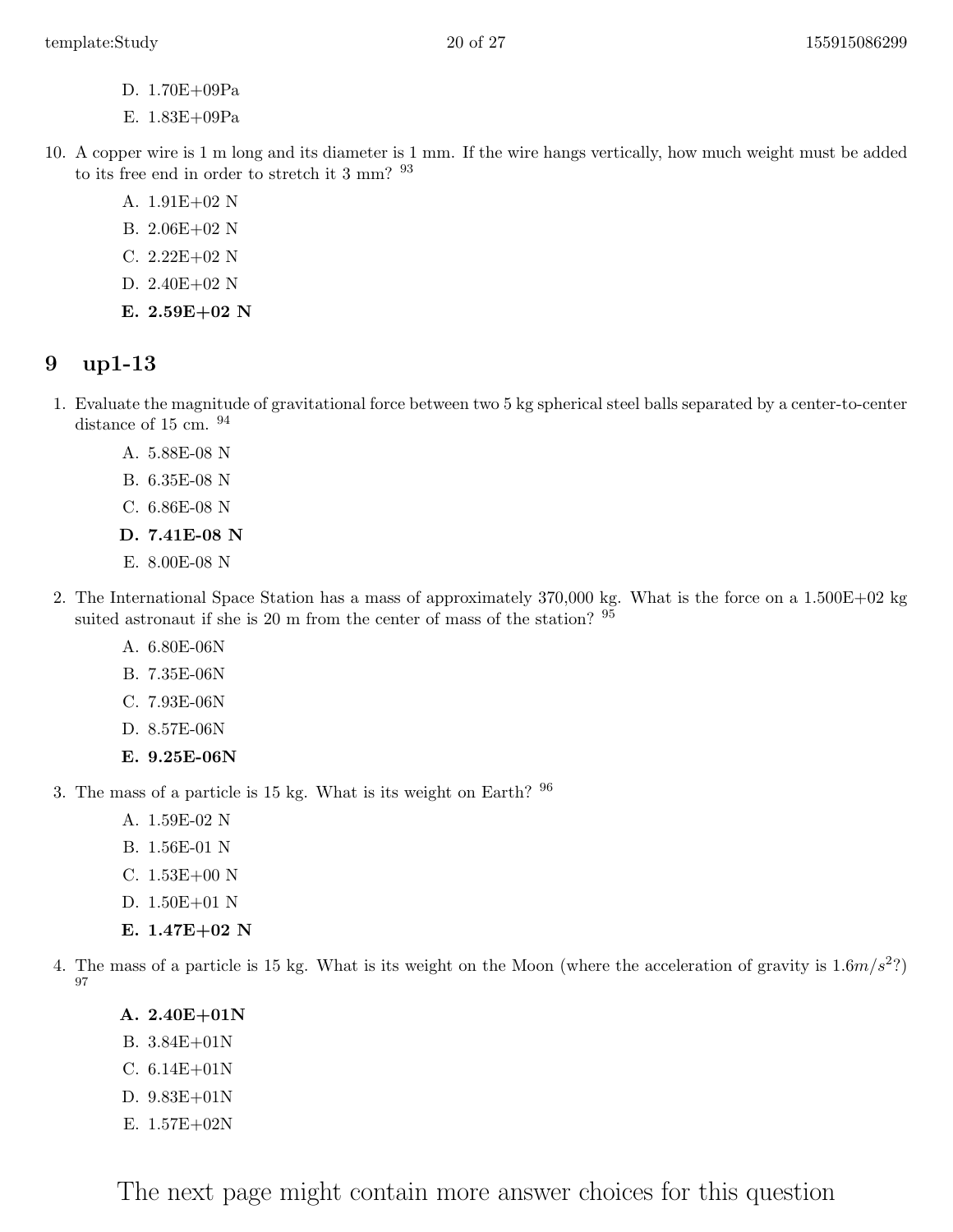5. The mass of a particle is 15 kg. What is its mass on the Moon (where the acceleration of gravity is  $1.6m/s^2$ )? <sup>98</sup>

- A. 9.38E+00 N
- B. 1.50E+01 N
- C. 2.40E+01 N
- D. 3.84E+01 N
- E. 6.14E+01 N
- 6. The acceleration due to gravity on the surface of a planet is 3 times as large as it is on the surface of Earth. The mass density of the planet is known to be 2 times that of Earth. What is the radius of this planet in terms of Earth's radius? <sup>99</sup>

#### A. 1.50E+00 Earth radii

- B. 2.25E+00 Earth radii
- C. 3.38E+00 Earth radii
- D. 5.06E+00 Earth radii
- E. 7.59E+00 Earth radii
- 7. Evaluate the gravitational potential energy between two 5 kg spherical steel balls separated by a center-to-center distance of 15 cm.  $100$ 
	- A. 3.29E-09 J
	- B. 4.94E-09 J
	- C. 7.41E-09 J
	- D. 1.11E-08 J
	- E. 1.67E-08 J
- 8. A planet has a mass of 5.970E+24 kg. What would be the orbital radius of a satellite or moon that has a period of 3 hours? <sup>101</sup>
	- A. 9.77E+06 m
	- B. 1.06E+07 m
	- C. 1.14E+07 m
	- D. 1.23E+07 m
	- E. 1.33E+07 m
- 9. In order to keep a small satellite from drifting into a nearby asteroid, it is placed in a circular orbit around the with a period of 3.02 hours at a distance of 2.0 km from the center of the astroid. What is asteroid's mass?  $^{102}$ 
	- A. 2.94E+13 kg
	- B. 3.18E+13 kg
	- C. 3.43E+13 kg
	- D. 3.71E+13 kg
	- E.  $4.01E + 13 kg$
- 10. What is the Schwarzschild radius for the black hole at the center of a galaxy if it has the mass of 4 million solar masses? Take the mass of the Sun to be  $2\times 10^{30}$  kg.  $^{103}$ 
	- A. 1.02E+07 km
	- B. 1.10E+07 km
	- C. 1.19E+07 km
	- D. 1.28E+07 km
	- E. 1.39E+07 km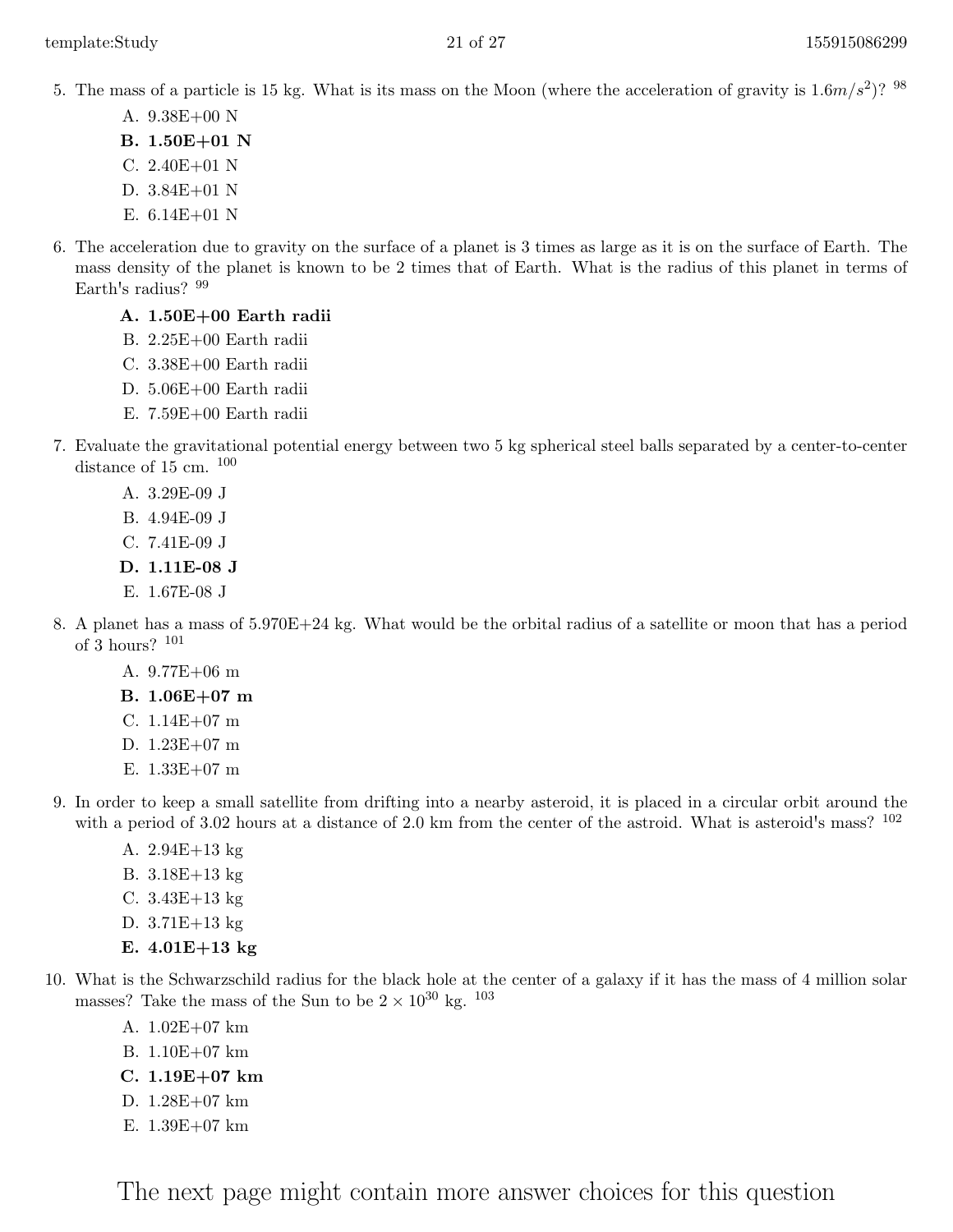- <span id="page-21-0"></span>1. What is the mass of a deep breath of air having a volumeof 2.0 L? <sup>104</sup>
	- A. 8.16E-02g
	- B. 2.58E-01g
	- C. 8.16E-01g
	- D. 2.58E+00g
	- E. 8.16E+00g
- 2. How tall must a water-filled manometer be to measureblood pressure as high as 3.000E+02 mm Hg? The density of mercury is  $13.6g/cm^3$ .  $105$ 
	- A. 3.78E+00 m
	- B. 4.08E+00 m
	- C. 4.41E+00 m
	- D. 4.76E+00 m
	- E. 5.14E+00 m
- 3. What force must be exerted on the master cylinder of ahydraulic lift to support the weight of a 2.100E+03-kg car resting ona second cylinder? The master cylinder has a 2.3-cm diameterand the second cylinder has a 21.0-cm diameter. <sup>106</sup>
	- A. 2.12E+02 N
	- B. 2.29E+02 N
	- $C. 2.47E + 02N$
	- D. 2.67E+02 N
	- E. 2.88E+02 N
- 4. A certain hydaulic system is designed to exert a force 1.200E+02 times as large as the one put on it. What must be the ratio of the area of the cylinder that is being controlled to the area of the mastercylinder?  $107$ 
	- A. 4.24E+01
	- B. 6.00E+01
	- C. 8.49E+01
	- D. 1.20E+02
	- E. 1.70E+02
- 5. A certain hydaulic system is designed to exert a force 1.200E+02 times as large as the one put on it. What must be the ratio ofthe ratio of their diameters? <sup>108</sup>
	- A. 7.75E+00
	- B. 1.10E+01
	- C. 1.55E+01
	- D. 2.19E+01
	- E. 3.10E+01
- 6. A certain hydaulic system is designed to exert a force 1.000E+02 times as large as the one put on it. By what factor is the distance through which the output force moves reduced relative to the distance through which the input force moves? Assume no losses due to friction. <sup>109</sup>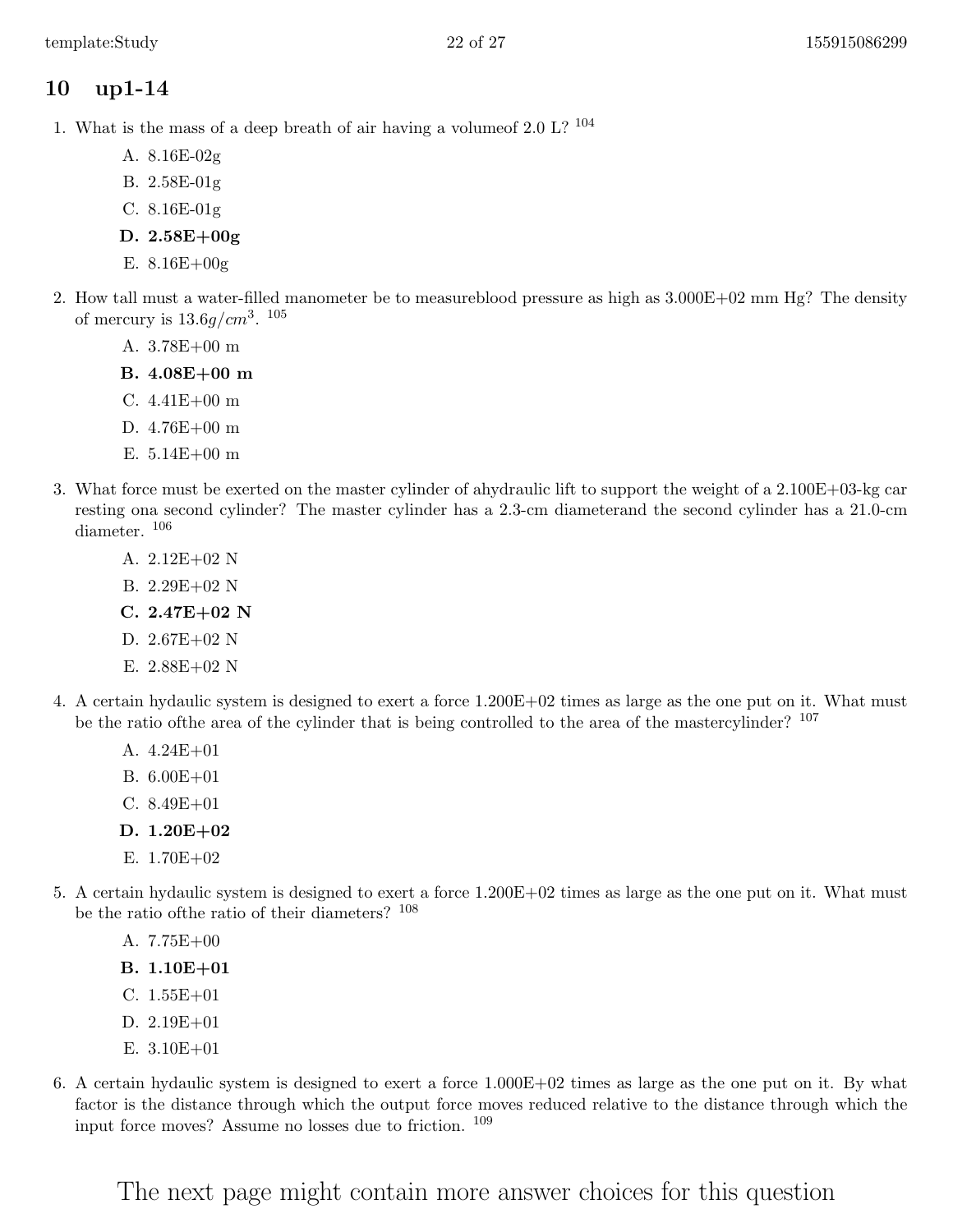- A. 5.00E-03
- B. 7.07E-03
- C. 1.00E-02
- D. 1.41E-02
- E. 2.00E-02
- 7. Water emerges straight down from a faucet with a 1.5-cm diameter at a speed of 0.75 m/s. (Because of the construction of the faucet, there is no variation in speed across the stream.) What is the flow rate in  $cm^3/s$ ? <sup>110</sup>
	- A.  $1.33E+01$  cm<sup>3</sup>/s
	- B.  $4.19E+01$   $cm^3/s$
	- C.  $1.33E+02$  cm<sup>3</sup>/s
	- D.  $4.19E+02 \, cm^3/s$
	- E.  $1.33E+03$  cm<sup>3</sup>/s

## <span id="page-22-0"></span>11 Attribution

#### Notes

<sup>1</sup>Question licensed by OpenStax College University Physics under Creative Commons CC-BY copyright information available at [https://cnx.org/contents/1Q9uMg\\_a@12.3:Gofkr9Oy@20/Preface](https://cnx.org/contents/1Q9uMg_a@12.3:Gofkr9Oy@20/Preface) <sup>2</sup>Question licensed by OpenStax College University Physics under Creative Commons CC-BY copyright information available at [https://cnx.org/contents/1Q9uMg\\_a@12.3:Gofkr9Oy@20/Preface](https://cnx.org/contents/1Q9uMg_a@12.3:Gofkr9Oy@20/Preface) <sup>3</sup>Question licensed by OpenStax College University Physics under Creative Commons CC-BY copyright information available at [https://cnx.org/contents/1Q9uMg\\_a@12.3:Gofkr9Oy@20/Preface](https://cnx.org/contents/1Q9uMg_a@12.3:Gofkr9Oy@20/Preface) <sup>4</sup>Question licensed by OpenStax College University Physics under Creative Commons CC-BY copyright information available at [https://cnx.org/contents/1Q9uMg\\_a@12.3:Gofkr9Oy@20/Preface](https://cnx.org/contents/1Q9uMg_a@12.3:Gofkr9Oy@20/Preface) <sup>5</sup>Question licensed by OpenStax College University Physics under Creative Commons CC-BY copyright information available at [https://cnx.org/contents/1Q9uMg\\_a@12.3:Gofkr9Oy@20/Preface](https://cnx.org/contents/1Q9uMg_a@12.3:Gofkr9Oy@20/Preface) <sup>6</sup>Question licensed by OpenStax College University Physics under Creative Commons CC-BY copyright information available at [https://cnx.org/contents/1Q9uMg\\_a@12.3:Gofkr9Oy@20/Preface](https://cnx.org/contents/1Q9uMg_a@12.3:Gofkr9Oy@20/Preface) <sup>7</sup>Question licensed by OpenStax College University Physics under Creative Commons CC-BY copyright information available at [https://cnx.org/contents/1Q9uMg\\_a@12.3:Gofkr9Oy@20/Preface](https://cnx.org/contents/1Q9uMg_a@12.3:Gofkr9Oy@20/Preface) <sup>8</sup>Question licensed by OpenStax College University Physics under Creative Commons CC-BY copyright information available at [https://cnx.org/contents/1Q9uMg\\_a@12.3:Gofkr9Oy@20/Preface](https://cnx.org/contents/1Q9uMg_a@12.3:Gofkr9Oy@20/Preface) <sup>9</sup>Question licensed by OpenStax College University Physics under Creative Commons CC-BY copyright information available at [https://cnx.org/contents/1Q9uMg\\_a@12.3:Gofkr9Oy@20/Preface](https://cnx.org/contents/1Q9uMg_a@12.3:Gofkr9Oy@20/Preface) <sup>10</sup>Question licensed by OpenStax College University Physics under Creative Commons CC-BY copyright information available at [https://cnx.org/contents/1Q9uMg\\_a@12.3:Gofkr9Oy@20/Preface](https://cnx.org/contents/1Q9uMg_a@12.3:Gofkr9Oy@20/Preface) <sup>11</sup>Question licensed by OpenStax College University Physics Prob. 5.101 under Creative Commons CC-BY copyright information available at [https://cnx.org/contents/1Q9uMg\\_a@12.3:Gofkr9Oy@20/Preface](https://cnx.org/contents/1Q9uMg_a@12.3:Gofkr9Oy@20/Preface)  $^{12}$ Question licensed by OpenStax College University Physics Prob. 5.103 under Creative Commons CC-BY copyright information available at [https://urldefense.proofpoint.com/v2/url?u=https-3A\\_\\_cnx.org\\_contents\\_1Q9uMg&d=DwIGAg&c=3buyMx9JlH1z22L\\_G5pM28wz\\_Ru6Wj](https://urldefense.proofpoint.com/v2/url?u=https-3A__cnx.org_contents_1Q9uMg&d=DwIGAg&c=3buyMx9JlH1z22L_G5pM28wz_Ru6WjhVHwo-vpeS0Gk&r=GEmPL7dF--wlfVyGipYRbK0todJiePNS35oD8Q67Gkk&m=G-mBQ2zUpsXtInao4Gz9UkY5LLOAawuSwCvQrkbnfYI&s=r7msijURpMxPd0aZaqlxe5mkVGsCN7YxVT8mcmNIscA&e=_a@12.3:Gofkr9Oy@20/Preface)hVHwo[r=GEmPL7dF--wlfVyGipYRbK0todJiePNS35oD8Q67Gkk&m=G-mBQ2zUpsXtInao4Gz9UkY5LLOAawuSwCvQrkbnfYI&s=r7msijURpMxPd0aZaqlxe5mk](https://urldefense.proofpoint.com/v2/url?u=https-3A__cnx.org_contents_1Q9uMg&d=DwIGAg&c=3buyMx9JlH1z22L_G5pM28wz_Ru6WjhVHwo-vpeS0Gk&r=GEmPL7dF--wlfVyGipYRbK0todJiePNS35oD8Q67Gkk&m=G-mBQ2zUpsXtInao4Gz9UkY5LLOAawuSwCvQrkbnfYI&s=r7msijURpMxPd0aZaqlxe5mkVGsCN7YxVT8mcmNIscA&e=_a@12.3:Gofkr9Oy@20/Preface)VGsCN7 [e=\\_a@12.3:Gofkr9Oy@20/Preface](https://urldefense.proofpoint.com/v2/url?u=https-3A__cnx.org_contents_1Q9uMg&d=DwIGAg&c=3buyMx9JlH1z22L_G5pM28wz_Ru6WjhVHwo-vpeS0Gk&r=GEmPL7dF--wlfVyGipYRbK0todJiePNS35oD8Q67Gkk&m=G-mBQ2zUpsXtInao4Gz9UkY5LLOAawuSwCvQrkbnfYI&s=r7msijURpMxPd0aZaqlxe5mkVGsCN7YxVT8mcmNIscA&e=_a@12.3:Gofkr9Oy@20/Preface) <sup>13</sup>Question licensed by OpenStax College University Physics under Creative Commons CC-BY copyright information available at [https://cnx.org/contents/1Q9uMg\\_a@12.3:Gofkr9Oy@20/Preface](https://cnx.org/contents/1Q9uMg_a@12.3:Gofkr9Oy@20/Preface)  $14$ Question licensed by OpenStax College University Physics under Creative Commons CC-BY copyright information available at [https://cnx.org/contents/1Q9uMg\\_a@12.3:Gofkr9Oy@20/Preface](https://cnx.org/contents/1Q9uMg_a@12.3:Gofkr9Oy@20/Preface) <sup>15</sup>Question licensed by OpenStax College University Physics under Creative Commons CC-BY copyright information available at [https://cnx.org/contents/1Q9uMg\\_a@12.3:Gofkr9Oy@20/Preface](https://cnx.org/contents/1Q9uMg_a@12.3:Gofkr9Oy@20/Preface) <sup>16</sup>Question licensed by OpenStax College University Physics under Creative Commons CC-BY copyright information available at [https://cnx.org/contents/1Q9uMg\\_a@12.3:Gofkr9Oy@20/Preface](https://cnx.org/contents/1Q9uMg_a@12.3:Gofkr9Oy@20/Preface)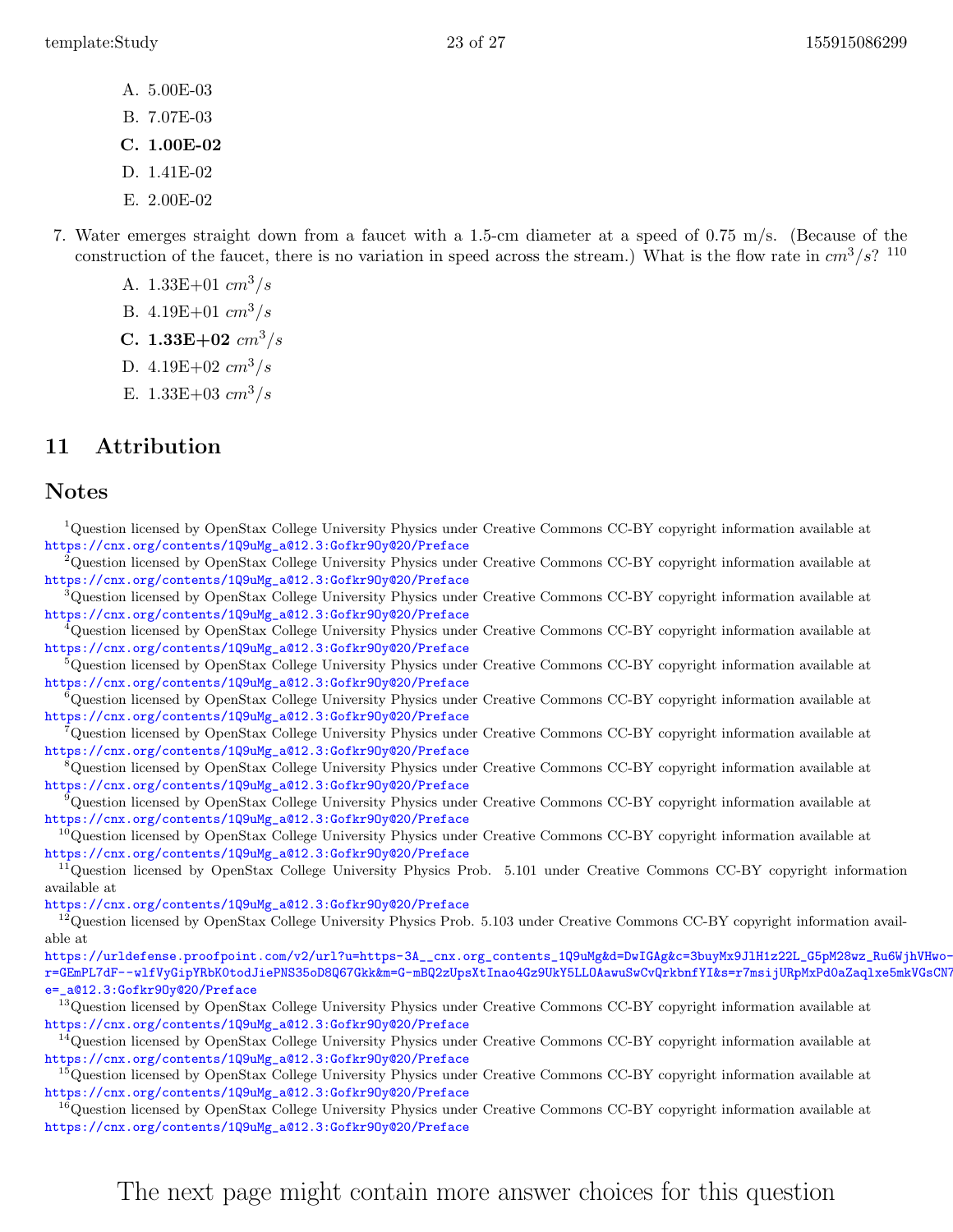| <sup>17</sup> Question licensed by OpenStax College University Physics under Creative Commons CC-BY copyright information available at                                                               |
|------------------------------------------------------------------------------------------------------------------------------------------------------------------------------------------------------|
| https://cnx.org/contents/1Q9uMg_a@12.3:Gofkr90y@20/Preface<br><sup>18</sup> Question licensed by OpenStax College University Physics under Creative Commons CC-BY copyright information available at |
| https://cnx.org/contents/1Q9uMg_a@12.3:Gofkr90y@20/Preface                                                                                                                                           |
| <sup>19</sup> Question licensed by OpenStax College University Physics under Creative Commons CC-BY copyright information available at<br>https://cnx.org/contents/1Q9uMg_a@12.3:Gofkr90y@20/Preface |
| $^{20}$ Question licensed by OpenStax College University Physics under Creative Commons CC-BY copyright information available at                                                                     |
| https://cnx.org/contents/1Q9uMg_a@12.3:Gofkr90y@20/Preface                                                                                                                                           |
| $^{21}$ Question licensed by OpenStax College University Physics under Creative Commons CC-BY copyright information available at<br>https://cnx.org/contents/1Q9uMg_a@12.3:Gofkr90y@20/Preface       |
| <sup>22</sup> Question licensed by OpenStax College University Physics under Creative Commons CC-BY copyright information available at                                                               |
| https://cnx.org/contents/1Q9uMg_a@12.3:Gofkr90y@20/Preface                                                                                                                                           |
| <sup>23</sup> Question licensed by OpenStax College University Physics under Creative Commons CC-BY copyright information available at<br>https://cnx.org/contents/1Q9uMg_a@12.3:Gofkr90y@20/Preface |
| <sup>24</sup> Question licensed by OpenStax College University Physics under Creative Commons CC-BY copyright information available at                                                               |
| https://cnx.org/contents/1Q9uMg_a@12.3:Gofkr90y@20/Preface<br><sup>25</sup> Question licensed by OpenStax College University Physics under Creative Commons CC-BY copyright information available at |
| https://cnx.org/contents/1Q9uMg_a@12.3:Gofkr90y@20/Preface                                                                                                                                           |
| $^{26}$ Question licensed by OpenStax College University Physics under Creative Commons CC-BY copyright information available at                                                                     |
| https://cnx.org/contents/1Q9uMg_a@12.3:Gofkr90y@20/Preface<br><sup>27</sup> Question licensed by OpenStax College University Physics under Creative Commons CC-BY copyright information available at |
| https://cnx.org/contents/1Q9uMg_a@12.3:Gofkr90y@20/Preface                                                                                                                                           |
| <sup>28</sup> Question licensed by OpenStax College University Physics under Creative Commons CC-BY copyright information available at                                                               |
| https://cnx.org/contents/1Q9uMg_a@12.3:Gofkr90y@20/Preface<br><sup>29</sup> Question licensed by OpenStax College University Physics under Creative Commons CC-BY copyright information available at |
| https://cnx.org/contents/1Q9uMg_a@12.3:Gofkr90y@20/Preface                                                                                                                                           |
| $30$ Question licensed by OpenStax College University Physics under Creative Commons CC-BY copyright information available at<br>https://cnx.org/contents/1Q9uMg_a@12.3:Gofkr90y@20/Preface          |
| <sup>31</sup> Question licensed by OpenStax College University Physics under Creative Commons CC-BY copyright information available at                                                               |
| https://cnx.org/contents/1Q9uMg_a@12.3:Gofkr90y@20/Preface                                                                                                                                           |
| <sup>32</sup> Question licensed by OpenStax College University Physics under Creative Commons CC-BY copyright information available at<br>https://cnx.org/contents/1Q9uMg_a@12.3:Gofkr90y@20/Preface |
| <sup>33</sup> Question licensed by OpenStax College University Physics under Creative Commons CC-BY copyright information available at                                                               |
| https://cnx.org/contents/1Q9uMg_a@12.3:Gofkr90y@20/Preface                                                                                                                                           |
| <sup>34</sup> Question licensed by OpenStax College University Physics under Creative Commons CC-BY copyright information available at<br>https://cnx.org/contents/1Q9uMg_a@12.3:Gofkr90y@20/Preface |
| <sup>35</sup> Question licensed by OpenStax College University Physics under Creative Commons CC-BY copyright information available at                                                               |
| https://cnx.org/contents/1Q9uMg_a@12.3:Gofkr90y@20/Preface<br><sup>36</sup> Question licensed by OpenStax College University Physics under Creative Commons CC-BY copyright information available at |
| https://cnx.org/contents/1Q9uMg_a@12.3:Gofkr90y@20/Preface                                                                                                                                           |
| <sup>37</sup> Question licensed by OpenStax College University Physics under Creative Commons CC-BY copyright information available at                                                               |
| https://cnx.org/contents/1Q9uMg_a@12.3:Gofkr90y@20/Preface<br><sup>38</sup> Question licensed by OpenStax College University Physics under Creative Commons CC-BY copyright information available at |
| https://cnx.org/contents/1Q9uMg_a@12.3:Gofkr90y@20/Preface                                                                                                                                           |
| <sup>39</sup> Question licensed by OpenStax College University Physics under Creative Commons CC-BY copyright information available at                                                               |
| https://cnx.org/contents/1Q9uMg_a@12.3:Gofkr90y@20/Preface<br>$^{40}$ Question licensed by OpenStax College University Physics under Creative Commons CC-BY copyright information available at       |
| https://cnx.org/contents/1Q9uMg_a@12.3:Gofkr90y@20/Preface                                                                                                                                           |
| $^{41}$ Question licensed by OpenStax College University Physics under Creative Commons CC-BY copyright information available at<br>https://cnx.org/contents/1Q9uMg_a@12.3:Gofkr90y@20/Preface       |
| $^{42}$ Question licensed by OpenStax College University Physics under Creative Commons CC-BY copyright information available at                                                                     |
| https://cnx.org/contents/1Q9uMg_a@12.3:Gofkr90y@20/Preface                                                                                                                                           |
| <sup>43</sup> Question licensed by OpenStax College University Physics under Creative Commons CC-BY copyright information available at<br>https://cnx.org/contents/1Q9uMg_a@12.3:Gofkr90y@20/Preface |
| <sup>44</sup> Question licensed by OpenStax College University Physics under Creative Commons CC-BY copyright information available at                                                               |
| https://cnx.org/contents/1Q9uMg_a@12.3:Gofkr90y@20/Preface                                                                                                                                           |
| <sup>45</sup> Question licensed by OpenStax College University Physics under Creative Commons CC-BY copyright information available at<br>https://cnx.org/contents/1Q9uMg_a@12.3:Gofkr90y@20/Preface |
| <sup>46</sup> Question licensed by OpenStax College University Physics under Creative Commons CC-BY copyright information available at                                                               |
| https://cnx.org/contents/1Q9uMg_a@12.3:Gofkr90y@20/Preface                                                                                                                                           |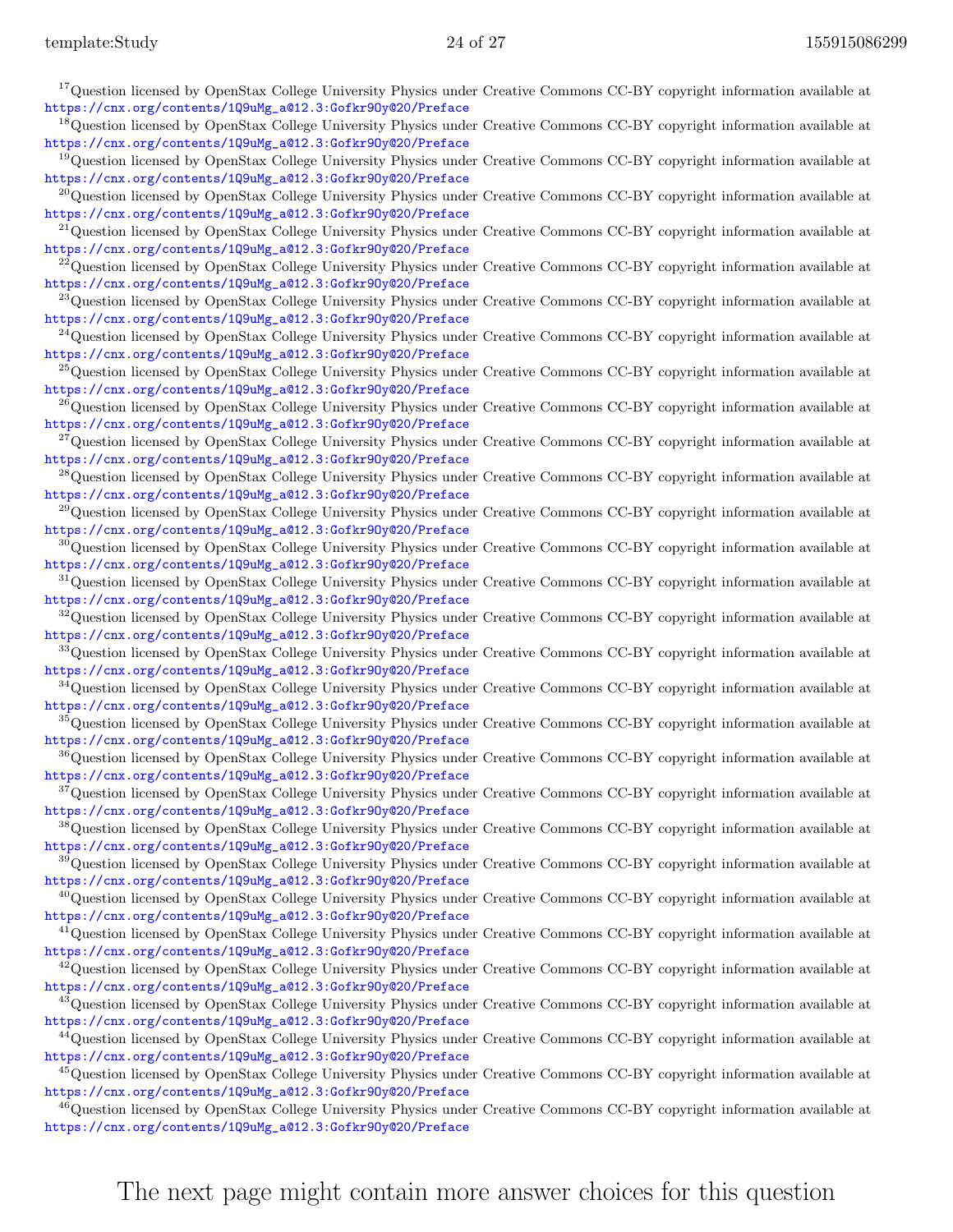| <sup>47</sup> Question licensed by OpenStax College University Physics under Creative Commons CC-BY copyright information available at                                                               |
|------------------------------------------------------------------------------------------------------------------------------------------------------------------------------------------------------|
| https://cnx.org/contents/1Q9uMg_a@12.3:Gofkr90y@20/Preface                                                                                                                                           |
| <sup>48</sup> Question licensed by OpenStax College University Physics under Creative Commons CC-BY copyright information available at<br>https://cnx.org/contents/1Q9uMg_a@12.3:Gofkr90y@20/Preface |
| <sup>49</sup> Question licensed by OpenStax College University Physics under Creative Commons CC-BY copyright information available at                                                               |
| https://cnx.org/contents/1Q9uMg_a@12.3:Gofkr90y@20/Preface                                                                                                                                           |
| ${}^{50}$ Question licensed by OpenStax College University Physics under Creative Commons CC-BY copyright information available at<br>https://cnx.org/contents/1Q9uMg_a@12.3:Gofkr90y@20/Preface     |
| <sup>51</sup> Question licensed by OpenStax College University Physics under Creative Commons CC-BY copyright information available at                                                               |
| https://cnx.org/contents/1Q9uMg_a@12.3:Gofkr90y@20/Preface                                                                                                                                           |
| <sup>52</sup> Question licensed by OpenStax College University Physics under Creative Commons CC-BY copyright information available at                                                               |
| https://cnx.org/contents/1Q9uMg_a@12.3:Gofkr90y@20/Preface<br><sup>53</sup> Question licensed by OpenStax College University Physics under Creative Commons CC-BY copyright information available at |
| https://cnx.org/contents/1Q9uMg_a@12.3:Gofkr90y@20/Preface                                                                                                                                           |
| <sup>54</sup> Question licensed by OpenStax College University Physics under Creative Commons CC-BY copyright information available at                                                               |
| https://cnx.org/contents/1Q9uMg_a@12.3:Gofkr90y@20/Preface                                                                                                                                           |
| <sup>55</sup> Question licensed by OpenStax College University Physics under Creative Commons CC-BY copyright information available at<br>https://cnx.org/contents/1Q9uMg_a@12.3:Gofkr90y@20/Preface |
| <sup>56</sup> Question licensed by OpenStax College University Physics under Creative Commons CC-BY copyright information available at                                                               |
| https://cnx.org/contents/1Q9uMg_a@12.3:Gofkr90y@20/Preface                                                                                                                                           |
| <sup>57</sup> Question licensed by OpenStax College University Physics under Creative Commons CC-BY copyright information available at<br>https://cnx.org/contents/1Q9uMg_a@12.3:Gofkr90y@20/Preface |
| <sup>58</sup> Question licensed by OpenStax College University Physics under Creative Commons CC-BY copyright information available at                                                               |
| https://cnx.org/contents/1Q9uMg_a@12.3:Gofkr90y@20/Preface                                                                                                                                           |
| <sup>59</sup> Question licensed by OpenStax College University Physics under Creative Commons CC-BY copyright information available at                                                               |
| https://cnx.org/contents/1Q9uMg_a@12.3:Gofkr90y@20/Preface<br>${}^{60}$ Question licensed by OpenStax College University Physics under Creative Commons CC-BY copyright information available at     |
| https://cnx.org/contents/1Q9uMg_a@12.3:Gofkr90y@20/Preface                                                                                                                                           |
| ${}^{61}$ Question licensed by OpenStax College University Physics under Creative Commons CC-BY copyright information available at                                                                   |
| https://cnx.org/contents/1Q9uMg_a@12.3:Gofkr90y@20/Preface                                                                                                                                           |
| ${}^{62}$ Question licensed by OpenStax College University Physics under Creative Commons CC-BY copyright information available at<br>https://cnx.org/contents/1Q9uMg_a@12.3:Gofkr90y@20/Preface     |
| <sup>63</sup> Question licensed by OpenStax College University Physics under Creative Commons CC-BY copyright information available at                                                               |
| https://cnx.org/contents/1Q9uMg_a@12.3:Gofkr90y@20/Preface                                                                                                                                           |
| $^{64}$ Question licensed by OpenStax College University Physics under Creative Commons CC-BY copyright information available at<br>https://cnx.org/contents/1Q9uMg_a@12.3:Gofkr90y@20/Preface       |
| ${}^{65}$ Question licensed by OpenStax College University Physics under Creative Commons CC-BY copyright information available at                                                                   |
| https://cnx.org/contents/1Q9uMg_a@12.3:Gofkr90y@20/Preface                                                                                                                                           |
| <sup>66</sup> Question licensed by OpenStax College University Physics under Creative Commons CC-BY copyright information available at                                                               |
| https://cnx.org/contents/1Q9uMg_a@12.3:Gofkr90y@20/Preface<br><sup>67</sup> Question licensed by OpenStax College University Physics under Creative Commons CC-BY copyright information available at |
| https://cnx.org/contents/1Q9uMg_a@12.3:Gofkr90y@20/Preface                                                                                                                                           |
| <sup>68</sup> Question licensed by OpenStax College University Physics under Creative Commons CC-BY copyright information available at                                                               |
| https://cnx.org/contents/1Q9uMg_a@12.3:Gofkr90y@20/Preface                                                                                                                                           |
| <sup>69</sup> Question licensed by OpenStax College University Physics under Creative Commons CC-BY copyright information available at<br>https://cnx.org/contents/1Q9uMg_a@12.3:Gofkr90y@20/Preface |
| <sup>70</sup> Question licensed by OpenStax College University Physics under Creative Commons CC-BY copyright information available at                                                               |
| https://cnx.org/contents/1Q9uMg_a@12.3:Gofkr90y@20/Preface                                                                                                                                           |
| $^{71}$ Question licensed by OpenStax College University Physics under Creative Commons CC-BY copyright information available at<br>https://cnx.org/contents/1Q9uMg_a@12.3:Gofkr90y@20/Preface       |
| $^{72}$ Question licensed by OpenStax College University Physics under Creative Commons CC-BY copyright information available at                                                                     |
| https://cnx.org/contents/1Q9uMg_a@12.3:Gofkr90y@20/Preface                                                                                                                                           |
| <sup>73</sup> Question licensed by OpenStax College University Physics under Creative Commons CC-BY copyright information available at                                                               |
| https://cnx.org/contents/1Q9uMg_a@12.3:Gofkr90y@20/Preface<br><sup>74</sup> Question licensed by OpenStax College University Physics under Creative Commons CC-BY copyright information available at |
| https://cnx.org/contents/1Q9uMg_a@12.3:Gofkr90y@20/Preface                                                                                                                                           |
| <sup>75</sup> Question licensed by OpenStax College University Physics under Creative Commons CC-BY copyright information available at                                                               |
| https://cnx.org/contents/1Q9uMg_a@12.3:Gofkr90y@20/Preface                                                                                                                                           |
| <sup>76</sup> Question licensed by OpenStax College University Physics under Creative Commons CC-BY copyright information available at<br>https://cnx.org/contents/1Q9uMg_a@12.3:Gofkr90y@20/Preface |
|                                                                                                                                                                                                      |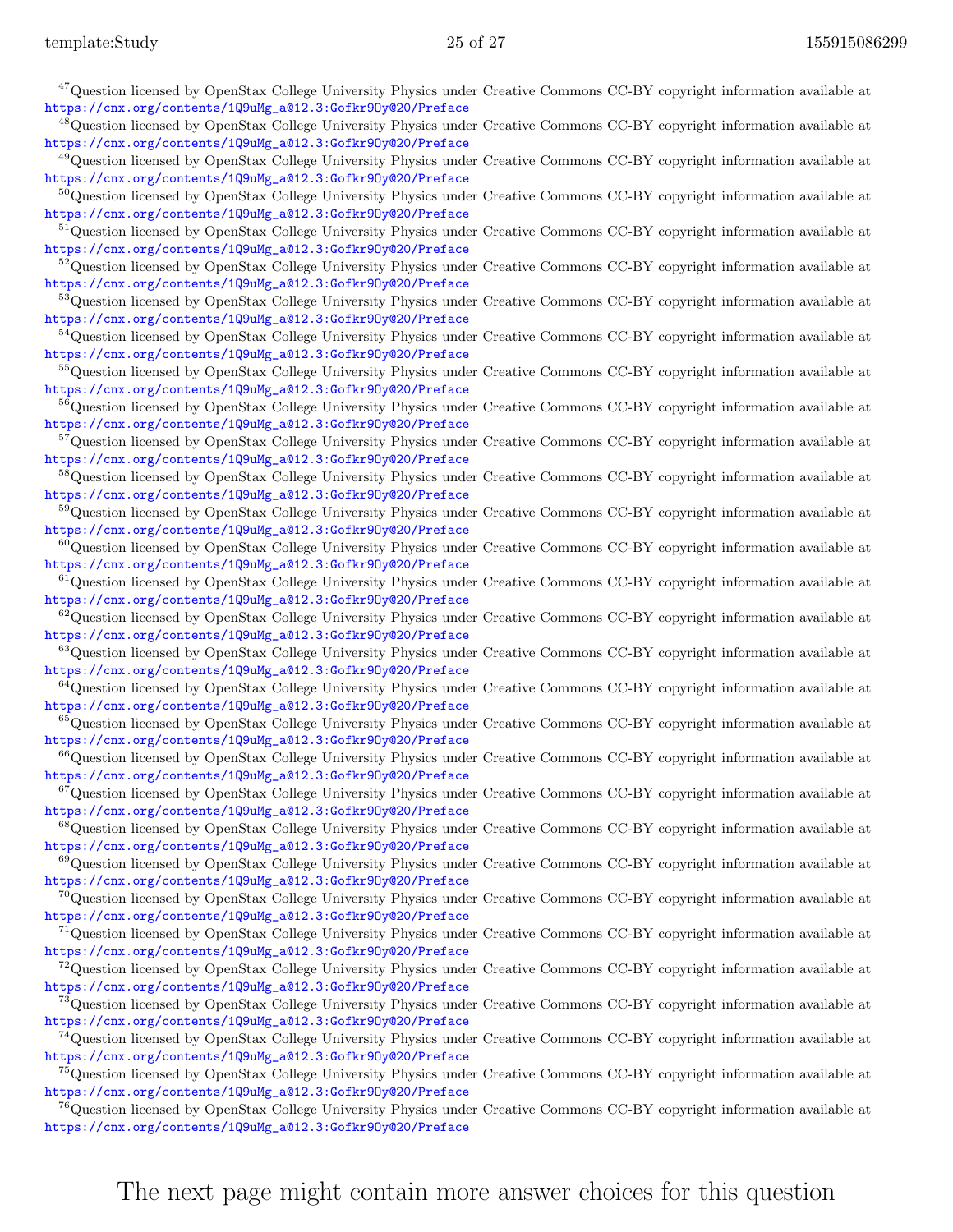| <sup>77</sup> Question licensed by OpenStax College University Physics under Creative Commons CC-BY copyright information available at                                                               |
|------------------------------------------------------------------------------------------------------------------------------------------------------------------------------------------------------|
| https://cnx.org/contents/1Q9uMg_a@12.3:Gofkr90y@20/Preface                                                                                                                                           |
| <sup>78</sup> Question licensed by OpenStax College University Physics under Creative Commons CC-BY copyright information available at                                                               |
| https://cnx.org/contents/1Q9uMg_a@12.3:Gofkr90y@20/Preface                                                                                                                                           |
| <sup>79</sup> Question licensed by OpenStax College University Physics under Creative Commons CC-BY copyright information available at<br>https://cnx.org/contents/1Q9uMg_a@12.3:Gofkr90y@20/Preface |
| <sup>80</sup> Question licensed by OpenStax College University Physics under Creative Commons CC-BY copyright information available at                                                               |
| https://cnx.org/contents/1Q9uMg_a@12.3:Gofkr90y@20/Preface                                                                                                                                           |
| <sup>81</sup> Question licensed by OpenStax College University Physics under Creative Commons CC-BY copyright information available at                                                               |
| https://cnx.org/contents/1Q9uMg_a@12.3:Gofkr90y@20/Preface                                                                                                                                           |
| <sup>82</sup> Question licensed by OpenStax College University Physics under Creative Commons CC-BY copyright information available at                                                               |
| https://cnx.org/contents/1Q9uMg_a@12.3:Gofkr90y@20/Preface                                                                                                                                           |
| <sup>83</sup> Question licensed by OpenStax College University Physics under Creative Commons CC-BY copyright information available at                                                               |
| https://cnx.org/contents/1Q9uMg_a@12.3:Gofkr90y@20/Preface<br><sup>84</sup> Question licensed by OpenStax College University Physics under Creative Commons CC-BY copyright information available at |
| https://cnx.org/contents/1Q9uMg_a@12.3:Gofkr90y@20/Preface                                                                                                                                           |
| <sup>85</sup> Question licensed by OpenStax College University Physics under Creative Commons CC-BY copyright information available at                                                               |
| https://cnx.org/contents/1Q9uMg_a@12.3:Gofkr90y@20/Preface                                                                                                                                           |
| <sup>86</sup> Question licensed by OpenStax College University Physics under Creative Commons CC-BY copyright information available at                                                               |
| https://cnx.org/contents/1Q9uMg_a@12.3:Gofkr90y@20/Preface                                                                                                                                           |
| <sup>87</sup> Question licensed by OpenStax College University Physics under Creative Commons CC-BY copyright information available at                                                               |
| https://cnx.org/contents/1Q9uMg_a@12.3:Gofkr90y@20/Preface                                                                                                                                           |
| <sup>88</sup> Question licensed by OpenStax College University Physics under Creative Commons CC-BY copyright information available at<br>https://cnx.org/contents/1Q9uMg_a@12.3:Gofkr90y@20/Preface |
| <sup>89</sup> Question licensed by OpenStax College University Physics under Creative Commons CC-BY copyright information available at                                                               |
| https://cnx.org/contents/1Q9uMg_a@12.3:Gofkr90y@20/Preface                                                                                                                                           |
| $^{90}$ Question licensed by OpenStax College University Physics under Creative Commons CC-BY copyright information available at                                                                     |
| https://cnx.org/contents/1Q9uMg_a@12.3:Gofkr90y@20/Preface                                                                                                                                           |
| $91$ Question licensed by OpenStax College University Physics under Creative Commons CC-BY copyright information available at                                                                        |
| https://cnx.org/contents/1Q9uMg_a@12.3:Gofkr90y@20/Preface                                                                                                                                           |
| $92$ Question licensed by OpenStax College University Physics under Creative Commons CC-BY copyright information available at<br>https://cnx.org/contents/1Q9uMg_a@12.3:Gofkr90y@20/Preface          |
| 93 Question licensed by OpenStax College University Physics under Creative Commons CC-BY copyright information available at                                                                          |
| https://cnx.org/contents/1Q9uMg_a@12.3:Gofkr90y@20/Preface                                                                                                                                           |
| <sup>94</sup> Question licensed by OpenStax College University Physics under Creative Commons CC-BY copyright information available at                                                               |
| https://cnx.org/contents/1Q9uMg_a@12.3:Gofkr90y@20/Preface                                                                                                                                           |
| <sup>95</sup> Question licensed by OpenStax College University Physics under Creative Commons CC-BY copyright information available at                                                               |
| https://cnx.org/contents/1Q9uMg_a@12.3:Gofkr90y@20/Preface                                                                                                                                           |
| <sup>96</sup> Question licensed by OpenStax College University Physics under Creative Commons CC-BY copyright information available at<br>https://cnx.org/contents/1Q9uMg_a@12.3:Gofkr90y@20/Preface |
| <sup>97</sup> Question licensed by OpenStax College University Physics under Creative Commons CC-BY copyright information available at                                                               |
| https://cnx.org/contents/1Q9uMg_a@12.3:Gofkr90y@20/Preface                                                                                                                                           |
| <sup>98</sup> Question licensed by OpenStax College University Physics under Creative Commons CC-BY copyright information available at                                                               |
| https://cnx.org/contents/1Q9uMg_a@12.3:Gofkr90y@20/Preface                                                                                                                                           |
| <sup>99</sup> Question licensed by OpenStax College University Physics under Creative Commons CC-BY copyright information available at                                                               |
| https://cnx.org/contents/1Q9uMg_a@12.3:Gofkr90y@20/Preface                                                                                                                                           |
| $^{100}$ Question licensed by OpenStax College University Physics under Creative Commons CC-BY copyright information available at<br>https://cnx.org/contents/1Q9uMg_a@12.3:Gofkr90y@20/Preface      |
| $101$ Question licensed by OpenStax College University Physics under Creative Commons CC-BY copyright information available at                                                                       |
| https://cnx.org/contents/1Q9uMg_a@12.3:Gofkr90y@20/Preface                                                                                                                                           |
| $102$ Question licensed by OpenStax College University Physics under Creative Commons CC-BY copyright information available at                                                                       |
| https://cnx.org/contents/1Q9uMg_a@12.3:Gofkr90y@20/Preface                                                                                                                                           |
| <sup>103</sup> Question licensed by OpenStax College University Physics under Creative Commons CC-BY copyright information available at                                                              |
| https://cnx.org/contents/1Q9uMg_a@12.3:Gofkr90y@20/Preface                                                                                                                                           |
| $104$ Question licensed by OpenStax College University Physics under Creative Commons CC-BY copyright information available at                                                                       |
| https://cnx.org/contents/1Q9uMg_a@12.3:Gofkr90y@20/Preface<br>$105$ Question licensed by OpenStax College University Physics under Creative Commons CC-BY copyright information available at         |
| https://cnx.org/contents/1Q9uMg_a@12.3:Gofkr90y@20/Preface                                                                                                                                           |
| $106$ Question licensed by OpenStax College University Physics under Creative Commons CC-BY copyright information available at                                                                       |

[https://cnx.org/contents/1Q9uMg\\_a@12.3:Gofkr9Oy@20/Preface](https://cnx.org/contents/1Q9uMg_a@12.3:Gofkr9Oy@20/Preface)